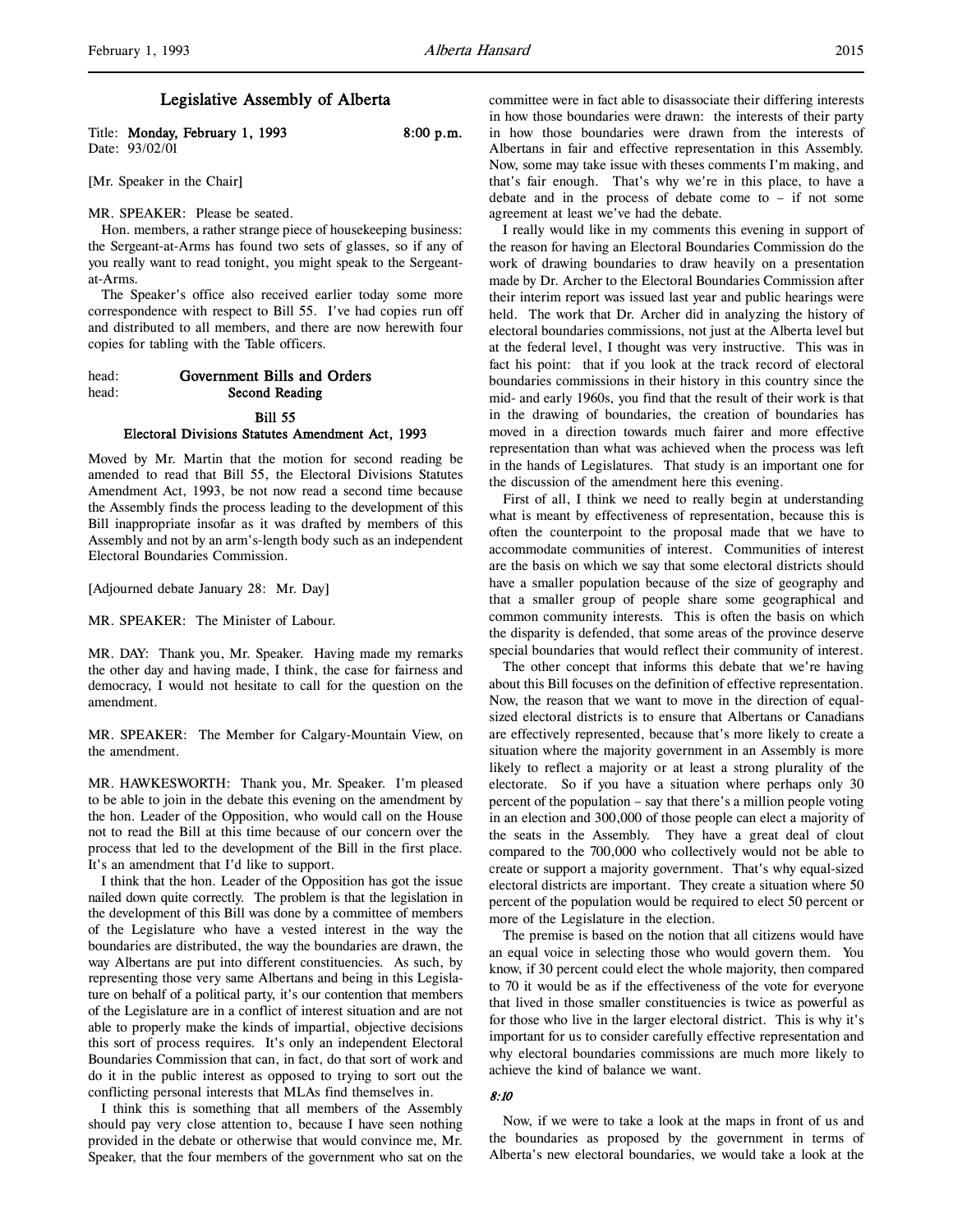city of Calgary as being the most obviously disadvantaged by the proposed map. The riding I represent is one of those in Calgary. It would become the most underrepresented part of Alberta in the Legislature in that the 20 Calgary ridings would be approximately 15 percent above the provincial average. Along with that is the compounding problem, Mr. Speaker, that if we look at growth rates over the next 10 years, with migration and growth Calgary is probably the most vigorous community in the province. By the year 2001 our expectation is that the average Calgary riding would be more than 22 percent above the provincial average, which means that in terms of effectiveness of representation people who live in that city would be underrepresented and their vote would have less impact and less weight or less clout in this Assembly than it otherwise should.

Now, why this is interesting in particular, Mr. Speaker, is because we previously debated a Bill in this House setting up the Electoral Boundaries Commission, which, as we know, issued its interim report based on the rules written into the legislation. Given the wide-ranging public dissatisfaction with that map, it ended up that the commission themselves were unable to come back to this Assembly with a majority report based on the rules they were given to work with by this Assembly.

Dr. Archer made a very interesting analysis of the work of the commission as it was expressed in the interim report. What he did was look at what population was necessary to elect a majority government in Alberta. What he discovered was that if the Electoral Boundaries Commission had gone along in one direction that the Bill would have allowed, they could have come up with a population required to elect a majority of seats in Alberta of something like 40.7 percent. That's what the Legislature, as represented by the government majority, contemplated under that legislation, that effective representation would be undermined by having just the small percentage of 40 percent able to elect a majority government.

What the commission did was try to introduce greater effectiveness of representation and fairness in terms of the way the boundaries were drawn. The boundaries, the map that they presented in their interim report, increased substantially the percent allowable to 45.6 percent. That meant that it would take 45.6 percent of Alberta's population to elect a majority government, a significant improvement from what was contemplated by the Legislature.

Well, I watched very carefully and closely and with a great deal of interest the public hearings that were conducted across the province. I found it ironic that some of the criticisms raised by the opposition when the Bill was debated were echoed by members of the government's own party when they appeared at those hearings. Nevertheless, the end result was that the commission itself was unable to reconcile the rules provided in the legislation by the Legislature with the basic principles of fairness, effective representation, and the judgments that have been rendered by the Canadian court system. What I think has to be emphasized and understood is that the Electoral Boundaries Commission introduced a substantial measure of fairness that was not contemplated in the drawing up of the rules of the legislation adopted by the government in this Assembly.

Now, Dr. Archer further presented at the public hearings a chart analyzing something called the Canadian federal Gini indices – it has nothing to do with Aladdin and his lamp – based on official population census figures. What this index is, Mr. Speaker, is an attempt to scientifically analyze effective representation in the numbers of people that are placed into differing electoral districts within differing electoral boundaries.

The way the index works is along these lines. The lowest you can get on the index is zero and the highest you can get is 1. Now, a Gini index of zero would mean that all constituencies would have exactly the same number of electors or citizens contained within them, say perhaps 35,000 people. It wouldn't matter which of the electoral districts were represented in this Assembly. If the Gini index was zero, it would mean absolutely equal numbers of electors or population in each of the ridings represented in the Legislature down to the last individual. If the Gini index was 1, it would mean that there was one constituency that had absolutely every voter in the province, and all the rest of the constituencies would have no one in them at all. Well, that's taking it to the extreme. It's easy to recognize that it would be impossible to reach 1, but you can see that on the basis of the spectrum you can begin to analyze what is relative equality of individuals in each of the ridings or constituencies in the Legislature.

What's interesting is that in the table presented by Dr. Archer, he did it first for the federal elections beginning in 1903 and concluded in 1983, and as well he went through and did Gini indices for provincial elections starting in 1911 and concluding in 1987. What was interesting in looking at these indices was that for the first 50 or 60 years, when as far as the federal government was concerned, Parliament was responsible for allocating electoral divisions, the Gini index was typically very high, consistently high. In this index that would be from .15 to about .25. In Quebec, for example, in the 1903 redistribution the Gini index for that province was .250, whereas in Alberta that same year it was .075. So what the Gini index shows is that in terms of Parliament the disparity of the ridings in Quebec was substantially out of kilter with that of Saskatchewan, Alberta, and British Columbia.

However, what's intriguing is that something happened of great significance in the redistributions that occurred after 1964. Of course, it was in 1964 that the federal government adopted the electoral boundaries Act, in which federal maps were drawn by electoral boundaries commissions operating independently within the provinces. So what was at one time a consistent distortion, measured by a Gini index of .15 or .25, dropped to .05 or even less after electoral boundaries commissions became involved. For example, again in the province of Quebec, as I mentioned, in 1952 the Gini index was .151, but by 1966, the first year that the electoral boundaries commission operated in Quebec, it dropped to .060. It's a huge drop. Since that time, for example, in 1983 in Quebec it's .059. I'm sure members would be interested in Nova Scotia as another example. In 1952 it was .213 and dropped in 1966 to .061.

### 8:20

If you look all the way across Canada, Mr. Speaker, in each province there is a significant drop from the distortions that obtained when Parliament itself was redistributing electoral districts to 1966 and following, when the federal electoral boundaries commissions undertook to do the job. In 1983, the most recent year available, in Saskatchewan, for example, the Gini index was .011, which is as close to equality as one is likely to get. In Alberta it was .058. This was I think a significant accomplishment and an objective measure of how good a job electoral boundaries commissions have done at the federal level in terms of making provincial constituencies more equal in the number of people contained in each one of them. Deviations have become very, very small by comparison to what they were when Parliament was doing it.

Now, what's interesting about this as well, Mr. Speaker, is that in the early 1980s the federal Parliament passed an amendment to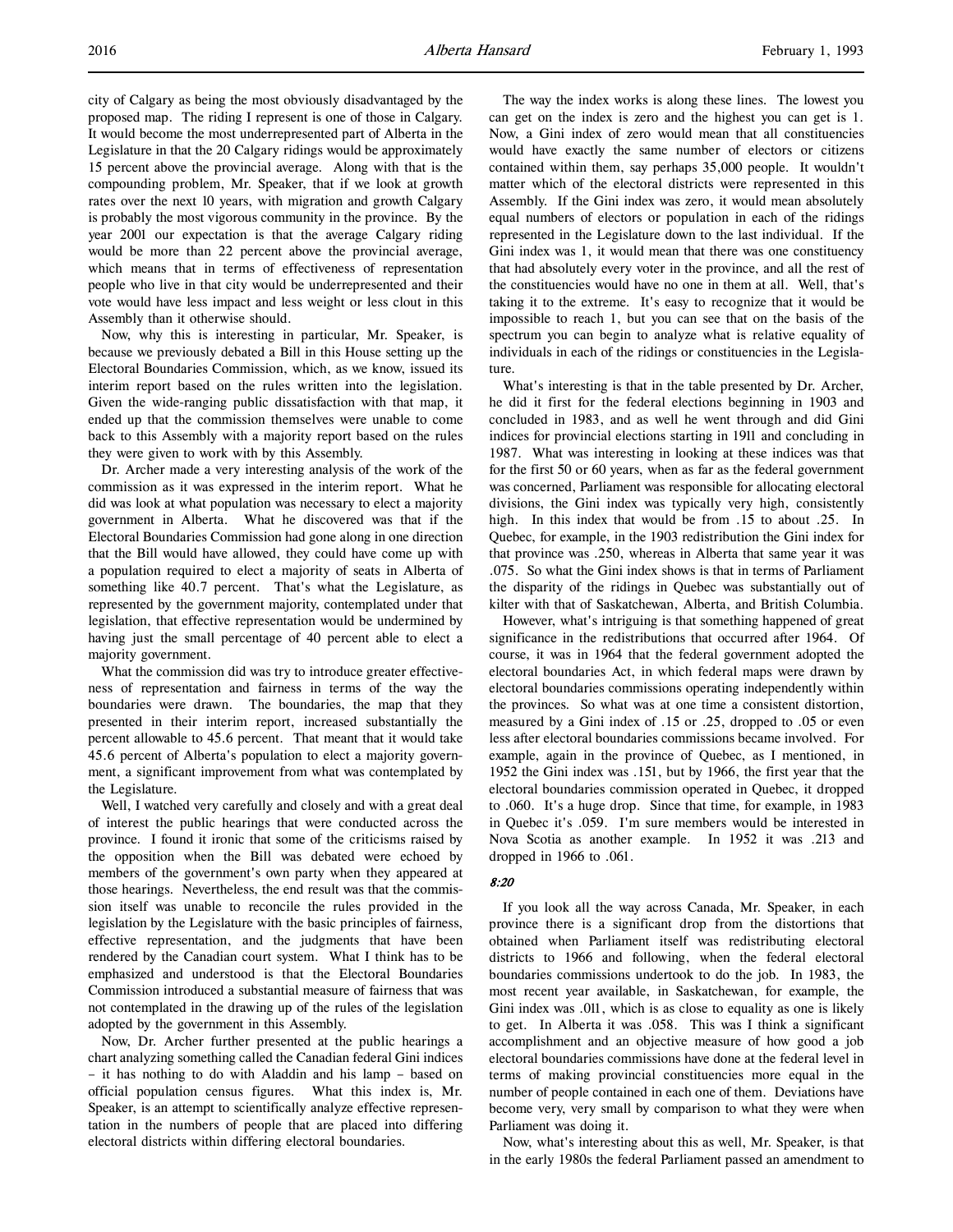the electoral boundaries Act which provided a mechanism for electoral boundaries commissions to create any number of electoral districts that deviated over a 25 percent guideline; that is, would allow significant deviations that were not originally contemplated in the legislation. In making that amendment, some would even say that Parliament was actually inviting electoral boundaries commissions to create greater distortion and greater inequality in the populations of federal constituencies in the provinces.

## Speaker's Ruling Reading from Documents

MR. SPEAKER: Forgive me, hon. member. I see from your copy great lines of underlining. I trust you're not reading this too closely, because I know you have a great ability to speak for yourself.

MR. HAWKESWORTH: Thank you, Mr. Speaker. I'm not reading or quoting; I'm just borrowing heavily from the analysis done by Dr. Archer.

### Debate Continued

MR. HAWKESWORTH: I thought what was really interesting was that in the last redistribution at the federal level, of the 295 seats that exist in the federal Parliament, only five were based on this new authority that had been given to the commissions. In fact one could even argue that the commissions ensured that they went in completely the opposite direction from the one they were encouraged to go in by the federal Parliament.

Mr. Speaker, that example is to sort of set the stage to explain how the Gini index works. Certainly what's of primary interest to us here this evening is: how does this particular system work when it comes to the Alberta provincial Legislature and the history of Alberta elections and redistributions over the years? Well, the Gini index indicates, for example, .278 in 1959, .263 in 1963, and .269 in 1967. So those figures would indicate, given what I've already indicated to the House, high distortions as experienced at the federal level. We see, for example, that with the redistribution in 1971 the index immediately dropped to .191. Then again in 1975 it increased to .234, in 1979 it dropped back to .190, and in 1982 it was .222. What's interesting is that in 1986 the Gini index for Alberta was .170.

Now, these are interesting in that Alberta was, let's say, in it's early period not one of the worst offenders as far as provincial Legislatures were concerned. In fact, it was relatively stable. That had to do, I think, with the distribution of the population, the demographics in the province from 1921 until the late 1940s. The population was relatively stable. There was no major increase in the population of the two urban centres of Calgary and Edmonton, so migration didn't distort the indices a very great deal.

What happened was that in 1969, Mr. Speaker, the Electoral Boundaries Commission Act was adopted. It did a number of things, establishing two classes of constituencies, a bipartisan electoral commission, and an electoral quotient for urban constituencies at 25 percent of the provincial average. What it did was halt the trend, I guess, towards distortion in the way that boundaries were created in Alberta. It put a stop to a trend of rising distortion, but it institutionalized that distortion at relatively high levels. So in our early years of provincehood Alberta's Gini index was relatively low compared to other provinces. By the time we hit our stride with the huge population gains of the 1960s and the 1970s, by the time the Electoral Boundaries Commission was established by the Assembly in 1969, the distortion was quite high, and it was institutionalized at that level throughout much of the '70s but then, interestingly enough, started to drop near the end of the 1980s.

What is important is that the work that was done by the Electoral Boundaries Commission in this province was not a radical step towards equality but was actually a move towards greater equality than what the legislation would have allowed. Dr. Archer took a look at the boundaries in the interim report from the Electoral Boundaries Commission, and based on his calculations, the Gini index was .07, which would have made it the lowest it had ever been in the province's history.

So in fact the move that the Electoral Boundaries Commission was making was towards greater equality. He analyzed what was possible under the legislation that the commission was given to work with by the majority in this Assembly and said that the maximum possible distortion allowable was .138, which was going in the right direction from what currently exists in the boundaries that we represent today. What the boundaries commission in effect did was to take that direction, take that trend, and make it even more equitable in terms of the number of voters in each provincial riding. What's also interesting, Mr. Speaker, if you look at what the federal Electoral Boundaries Commission has done with the federal ridings in Alberta: their Gini index, based on the analysis, was .058. So when the Legislature set up a possible distortion of .138, that's a significantly greater distortion than what would be allowed under federal legislation.

## 8:30

MR. SPEAKER: Additional, speaking to the amendment? Edmonton-Kingsway.

## Speaker's Ruling Relevance

MR. SPEAKER: Before you commence, please, I'd draw everyone's attention to the wording as proposed by the Leader of the Opposition. This is indeed an amendment, and the words are there. I'm sure you'll follow them quite closely. We will not get into the specifics of the Bill. Thank you.

MR. McEACHERN: Mr. Speaker, it's my understanding that the amendment is worded in such a way that it's considered to be the same as the motion itself except that it's the contrary. Therefore, the debate is of a similar nature on the principle of the Bill, so then it is the principle of Bill 55 which is at debate. Is that not the case?

MR. SPEAKER: Thank you. Your understanding is incorrect.

MR. McEACHERN: May I ask a question then? Does that mean that we will get a separate debate on the Bill at second reading, separate from this amendment?

MR. SPEAKER: You have risen to speak to the amendment. I trust you have a copy of the amendment before you.

MR. McEACHERN: It is a fairly important question to me in making my remarks. If I speak on the amendment knowing that I would get another turn on the Bill itself, I might make my remarks a little bit differently than if I assumed that they were the same debate.

MR. SPEAKER: The time clock is still running against you, hon. member. I have made myself manifestly clear. It's the tradition of the House that you speak to the amendment. In conversation with your own acting House leader earlier today I mentioned that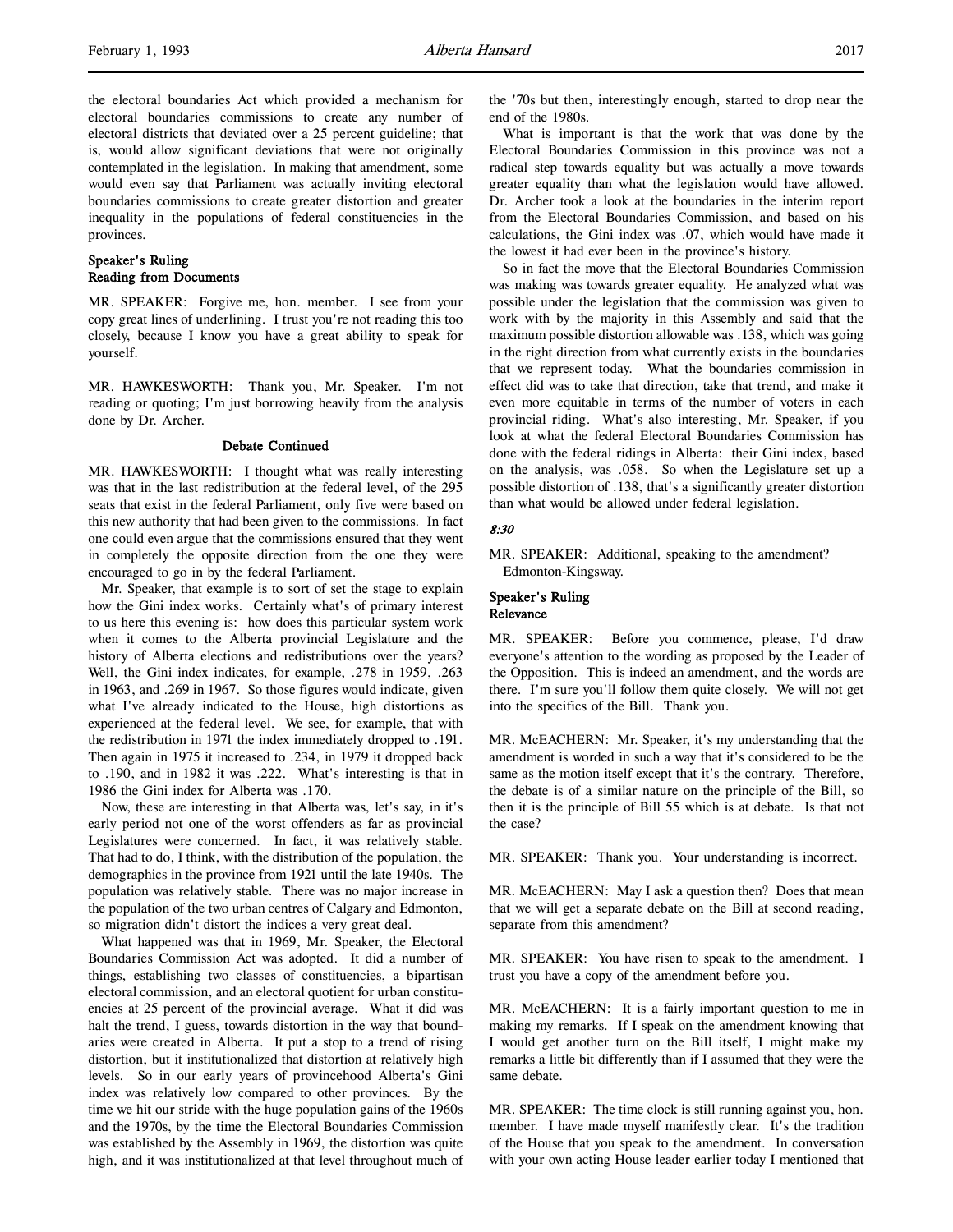indeed the normal process would follow. Right now we're speaking on the amendment.

### Debate Continued

MR. McEACHERN: Mr. Speaker, yes, I do have a copy of the amendment in front of me. It basically points out that the development of this Bill was inappropriate as it was done by members of the Assembly and was not done by an arm's-length body, such as an independent Electoral Boundaries Commission, and I wish to pursue that angle at some length.

The specific process in this case had four members of the Conservative Party as the members which drew up the boundaries. Not only was that an inappropriate idea, but these four members obviously didn't understand the city of Edmonton and some of the things that have gone on there in terms of its history and its natural divisions and its community associations. I will get back to that theme at some length, but I do wish to spend a few minutes on this process. The government started off what seemed to be early enough in terms of redrawing the boundaries. We'd had our two elections on the present boundaries, which are the areas that we each represent in this Assembly now. In fact, in 1989, which was appropriate after the election, some moves were made to start the process of drawing up new boundaries. I have here the report of the Select Special Committee on Electoral Boundaries, as it was called, of November 1990 showing that indeed they had been set up as early as 1989. It was an all-party committee of the House that toured the province and held a number of hearings. I think they said 29 in the spring, and then there were additional calls for hearings later, so in the fall they held some more hearings to see what kind of considerations should be given to an independent commission which would then draw up the boundaries.

Now, the terms of reference of the Select Special Committee on Electoral Boundaries go something like this. They were given a mandate to consider and make recommendations on the following points:

the appropriateness of the provisions of the Electoral Boundaries Commission Act

in Alberta. Fair enough to review that Act.

the implications of the Charter of Rights and Freedoms for electoral boundaries and the distribution of constituencies.

There had been a ruling, I believe in B.C. by the Supreme Court of B.C., with regard to the extent to which you could allow variations from the norm in terms of the number of voters in a particular constituency that would still somehow meet the provisions of the Charter of Rights and Freedoms, which tries to put forward the idea that all Canadians are equal and therefore have equal rights. Obviously, if your vote doesn't have the same weight as somebody else's, then you have to consider whether or not there should be some change that would make your vote more equal to someone else's than it might be at present.

The composition of the commission was discussed and the process by which it would carry out its responsibilities was another mandate of the select special committee.

Any legislation, legal decisions, and historic and current practises of Alberta or other Canadian jurisdictions relating to the distribution of constituencies and their boundaries

were to be looked at. In other words, they weren't to just tour the province and listen to Albertans but look into the literature right across this country. I might point out, as I said the other day, that I remember, as a student at university in the early '60s, being visited. A commission came through that was setting up the drawing of electoral boundaries for Canada. Even at that stage they were considering doing it with an independent commission and with a fairer set of rules than had been the norm in this country before that. So for us to go back to having a fourmember committee, a political committee, a one-party committee actually drawing the boundaries goes against a long history.

I remember, though, one of the examples that that committee mentioned as to why they needed to have a fairer way of doing the boundaries. To illustrate the point of how unfair it could get and how much a vote could count, they said that Prince Edward Island had one riding with 8,000 voters in it to represent for a Member of the Parliament of Canada, and there was a riding in Toronto that had 127,000 voters in it. I think that would not quite meet the modern idea of what kind of variation you might have and still have some kind of one person, one vote or approximately one person, one vote in an Assembly. Actually, there were some constitutional reasons as to why Prince Edward Island was overrepresented, and I'm sure there still are, but I don't think the discrepancies are quite as great anymore because we have had independent commissions setting the boundaries across this country, all our provinces and at the federal level, unlike what we've done here.

The select special committee also was supposed to look at any geographic, demographic and other factors that should be considered in the distribution of constituencies and the determination of their boundaries.

Of course, the reason that you look at redistributing the boundaries is because you know that populations grow in some areas; they shift away from other areas and move into certain areas. That's of course the whole reason for the change, and I guess the first thing you have to do is determine the extent of that change.

#### 8:40

Another point they were told they would have to reference: the impact of the determination of constituency boundaries on the ability of Members of the Legislative Assembly to fully discharge their duties to their constituents.

I guess this is where you would look at the idea of it. If the areas were rather remote and sparsely settled, distances could come into play as to how well you could do your job. How far you are from the capital also might have an influence on how well you could service your constituents.

The final point was:

any other factors that the committee reasonably considers relevant in the discharge of its duties.

So a fair set of rules was given to the Select Special Committee on Electoral Boundaries, and they came back with this report and recommended a number of things for the commission that they intended to set up. By the way, they specified what that commission should be. They said there should be a judge for chairman, or at least a retired judge, appointed by the Lieutenant Governor in Council; the Chief Electoral Officer; two citizens at large nominated by the Premier; and one citizen at large nominated by the Leader of the Official Opposition in consultation with the leader of the other opposition party.

So what that commission was was decided upon and who should be on it. The select special committee also gave them some parameters. The first thing they said – and we all agreed on that, and this was a reasonable thing to say – was that there should only be 83 seats in the next redistribution, that 83 seats were enough, that we didn't need an expansion. In fact, our Assembly is one of the bigger ones for our population size.

They also suggested that

the basis shall be total population using the most recent federal census.

There's been, of course, some updating on that. I think they used the '86 initially. They have now got the '91, and I'm sure that was used in these last redistribution calculations.

However, they went on to make a couple of other points: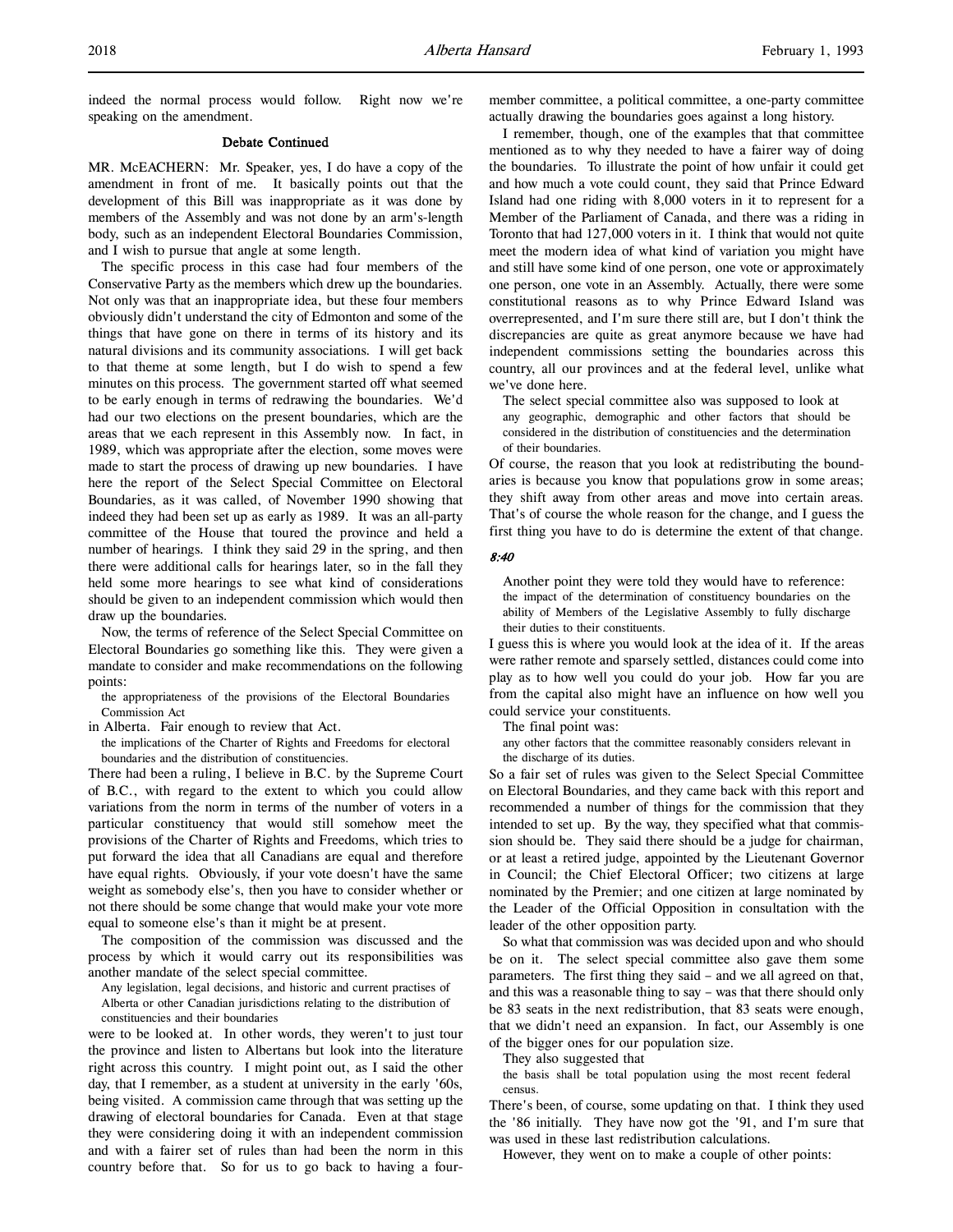l,

Percentage Variation Formula between Ridings may be up to  $+$  or -25% from the provincial average of electoral division population with extreme criteria to -50%.

No, there's not a plus 50 percent but only a minus 50 percent.

Now, I'd like to comment on those particular provisions. I think it doesn't necessarily mean that because those provisions were there, somebody had to come up with a set of boundaries that tried to push on the margins of the 25 percent above and below. Just because in some cases it might be most logical to do so doesn't mean that you should try to get most constituencies to do so. I say to the people that drew up these boundaries that it seemed to me you worked too hard at trying to see to it that most of the urban ridings were closer to 20 percent above – in other words, pushing toward the 25 percent above the average – and most of the rural ridings were pushing toward 20 percent below the average.

They went on to say five special criteria:

In establishing electoral divisions the commission shall consider the following:

1. Sparsity and density of population,

which of course is the reason for the change in the first place;

2. Community interests including Indian reservations, Metis

settlements, special areas and improvement districts. "Community interests" is the point I think where this commission fell down the most. I do not see how the members of that committee could think that they had any kind of a handle on the historical development of communities in Edmonton, which communities had worked together and whether you should put a line between these two communities or those two communities because there happened to be a road there or not. I will illustrate that with some particular points in a few minutes.

- 3. Number of municipalities, school boards, hospital boards, et cetera.
- 4. Geographical features including existing road systems.
- 5. Understandable, clear boundaries.

Now, the geographical features in the existing road and railway systems of course make a certain amount of sense, sort of natural boundaries. The number of municipalities is probably not a major point but one to look at and worth considering, the number of school boards, hospital boards, et cetera, so that we have some idea of the workload of the MLA, which would relate back, then, to the points that were made earlier.

So the commission then proceeded with its work but didn't get very far before the original chairman, the original judge, resigned. I want to correct something I said the other day. I'd indicated that he had been concerned to have an updated enumeration. It was not an enumeration that he asked for; it was a population projection by a consultant. He felt that a consultant, for a few thousand dollars – I think it was \$100,000 or \$200,000 – could do a projection of population growth over the next 10 years or so and hence give the commission a good idea of how they should leave their margins for growth, which areas were the growth areas and which were not. It seemed a reasonable request to us at the time, but the government turned it down and said that they weren't going to give any money for that. The judge resigned, and no one knew about that for some length of time. Finally, we found out about it, the government appointed another judge, and the commission did get on with its work. That commission did a pretty good job, considering.

Now, I think where the government made its mistake, if I may say so, is that they didn't stick to the provisions here entirely. For instance, the government in setting out its regulations to the commission put a limit on the number of ridings that you could have in Calgary and Edmonton. Rather than just leaving the commission to work it out by looking at the population and deciding what made logical sense, taking 83 and dividing it up around the province in as equitable manner as possible, the government decided that there will be, you know, 19 seats in Calgary and only 17 in Edmonton. I believe they also said that they could have up to four rural ridings that varied as much as minus 50 percent below the average. Now, I don't think the select special committee meant that you had to have four necessarily. I think they said that if you look at an area and if certain criteria apply, then you could have some ridings like that and you could have as many as four if necessary. I believe the government turned it the other way around and said, "We'll have four."

One can't help looking at the maps now and wondering why Peace River didn't qualify. I suppose it was because they decided to put the town of Peace River in so that it would not qualify. In fact, that area, although it's huge and sparsely populated, above Peace River right up to the Northwest Territories and Yukon borders and to the B.C. border – the town of Peace River has more than 4,000 people. They didn't qualify, and they're on the southern edge of this huge riding. I guess it was decided there were four other areas that were more deserving. I'm sure those people up there kind of wonder if they weren't as deserving. I'm not sure what was magic about the number four. Again, it seems to me that could have been left to the commission.

The other thing that the government decided to do with its motion setting up the commission and giving it its rules was to tell it that it could have X number of single-municipality ridings and X number of more than one, multiple-municipality, ridings in a detailed way that I think hampered the work of the commission. The commission did the best it could with those rules. They went around the province, held hearings – they drew their maps first, of course – brought in a report, and then held hearings on those boundaries that they had.

The government, because they didn't adhere to the idea of moving away from the norm toward 25 percent above and below in rural and urban Alberta, chose to give them a very bad time for setting up these `rurban' ridings. I don't understand why. Given the parameters that the government gave the commission, they did a pretty good job. They said, "Well, to fulfill this and try to stay closer to the norm under most circumstances, except where circumstances warrant going toward the 25 percent, we will make `rurban' ridings that will then allow us to have only 17 seats in Edmonton and 19 in Calgary but have the majority of the ridings closer toward the average or the norm rather than further toward the 20 or 25 percent away from the norm." It seemed to me a logical and reasonable thing to do, given the Charter of Rights and Freedoms and the idea in this day and age that we should all be equal citizens and have equal weight with our vote.

### 8:50

However, the Conservative Party MLAs particularly and a lot of members and supporters of the Conservative Party came out in large numbers and got really angry with the commission, gave them a very bad time, and finally the commission gave us a final report which was not really a consensus report at all and one that of course didn't go anywhere. So the government then said, "Well, I guess that means that if the commission can't do the job, then we'll do it ourselves, and we're going to do it as MLAs." I don't think it was right that you should then switch to MLAs, because I don't think most of the MLAs in here know the whole province, nor can they have time. I remember the Member for Taber-Warner talking about how many hearings were held and all those sorts of things. Of course, those numbers all applied to the select special committee and to the commission itself and to the hearings after the commission report, not to the MLA committee,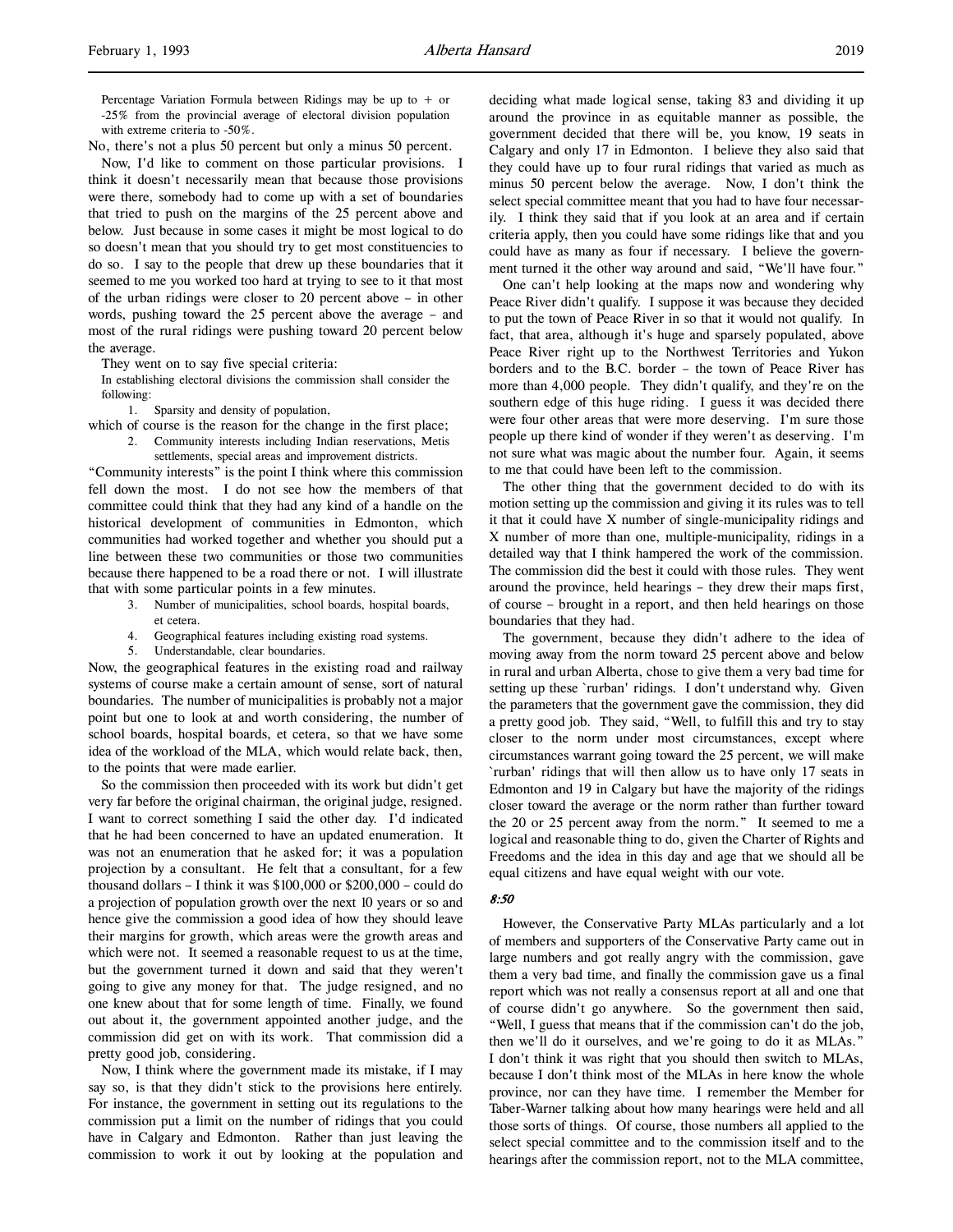so the MLA committee must have sat in a room somewhere and taken a ruler and a map and just drew some lines.

## [Mr. Deputy Speaker in the Chair]

If you look at the map of Edmonton, nobody that knew anything about my area certainly, for example, would have drawn such a map. I have a number of community leagues in my area, and community of interest was one of the things that was put forward as being one of the main criteria that you should look at before you draw your boundaries. I brought along with me today a book called Edmonton's West Side Story, and there are just a number of historical and geographical facts that are relevant to this situation. For instance, they talk about the history of the Westmount Community League. Now, the Westmount Community League was formed in December of 1919, for heaven's sake, Actually, the boundaries were a little different than they are right now, but quite interestingly it was sort of west of 121st Street. The southern limit was the CNR spur that angled west, crossing 107th Avenue at 128th Street, and then the north end was the CNR line on 125th Avenue, but the west end was the city limits at that time. You know, they sort of bypassed Jasper Place, I guess. Oh, sorry, Jasper Place wasn't within the city at that time, so it was right out to what was then the boundary of the city of Edmonton.

Right next door to Westmount Community League was Oliver Community League. Below Westmount was Glenora, and Glenora and Oliver sometimes have shifted back and forth from one constituency to another, sometimes both in the same constituency, sometimes oriented toward the east to the Oliver side, and sometimes toward the west to the Glenora side.

Another community league right next door . . .

## Speaker's Ruling Relevance

MR. DEPUTY SPEAKER: Order please, hon. member. I wonder if the hon. member could explain to the Chair how those matters of historical interest to some people relate to the process that is the subject of the amendment.

MR. McEACHERN: Yes. Mr. Speaker, one of the criteria is community of interest, and I wanted to establish a few historical points – I'll keep it very short – and the connections between the community leagues in the Edmonton-Kingsway, Edmonton-Centre . . .

MR. DEPUTY SPEAKER: Order please, hon. member. The Chair isn't trying to be difficult, but the Chair fails to see how the community of interest that the hon. member mentions relates to the process leading to the development of this Bill.

MR. McEACHERN: Oh, I see.

## Debate Continued

MR. McEACHERN: It would seem to me, Mr. Speaker, that if you have a faulty process, it's going to result in some faulty solutions, if you call them solutions, to some of the problems you have. If you have a process that puts some people to do the job who don't know and understand the community of interest, which is one of the criteria, then that helps to reinforce the idea that the process was a faulty process, because surely you would have had to find somebody who knew about the community of interest of the area you're dividing up. Had the four members of the committee done that, then it seems to me that we would not have

had the boundaries we have. I really think I can illustrate that quite easily without taking a lot of time of the Assembly.

The most obvious one, you know, for those of us that are sort of in north-central Edmonton – I mentioned the Westmount Community League area. It is close to Glenora, south and west of it, and Oliver is to the east of it and a little bit south, but also the one that it's had the most association with is Inglewood, which is right above it. Just a point about that Inglewood community: it developed a little later than the Westmount one in terms of its history, of its start. In fact, it's rather amusing, if you read parts here, that relations weren't always totally friendly. In any case, they found that in 1976 they had some really strong reasons to put their differences aside and start working together in an organization called West-Ingle. That was the point I wanted to make.

Not only were these two community leagues next door to each other, they actually began to realize that they were under attack by developers and that if they wanted to keep their residential nature, they were going to have to do something about it. So they actually formed an association called West-Ingle development association. At first they fought developers sort of one development at a time before the development appeal board, but after a couple of years of that, they started to realize that they were going to be tied up with the development appeal board on an ongoing basis forever. So they said, "Look, let's develop a community plan and set out some rules by which developers can come into the area." They did that, Mr. Speaker, and those two community leagues are divided by these boundaries that the MLAs have come up with. Probably of all the community league divisions – I don't know the history of some other community leagues – no two community leagues could possibly have co-operated more thoroughly than these two have over the last 15 years or so. To then put one in one constituency and one in another is just not something that anybody would have done had they been totally impartial and known a little of the history of the area.

A couple of other examples from the area as well. Just above Inglewood are two community leagues called Sherbrooke and Prince Charles. Now, they also have worked with not only Inglewood but also Sherbrooke, which is on the other side of St. Albert Trail to the west. Yet those two community leagues out of the eight community leagues in Edmonton-Kingsway are now associated with the riding of Edmonton-Norwood, and the airport is between them and the main Norwood area. Now, again, no commission that understood the parameters of the area would have done that. Those two community leagues are isolated from the rest of the riding that they are now in by two or three miles of airport and will have a different MLA at the end of the next election, if these boundaries hold, from the one representing the Inglewood and Woodcroft areas and the Sherbrooke area, all of which are in the new riding of Edmonton-Mayfield.

Mr. Speaker, it's that kind of impartiality and knowledge of the area that is needed to draw up fair boundaries, and there are a number of people out there that can do that. I know of many people who have worked on these kinds of things through the years. One of the really great people in the Inglewood area that had a lot to do with getting this book printed that I mentioned, Edmonton's West Side Story, is a wonderful lady called Joan Torguson. She was asked by a reporter from the Examiner the other day about these boundaries, and she had a few comments to make. I'll just pick out one or two comments and not bore you with too many.

"Communities are struggling to be heard," says Torguson. "To take on another level of government is just spreading yourself so thin."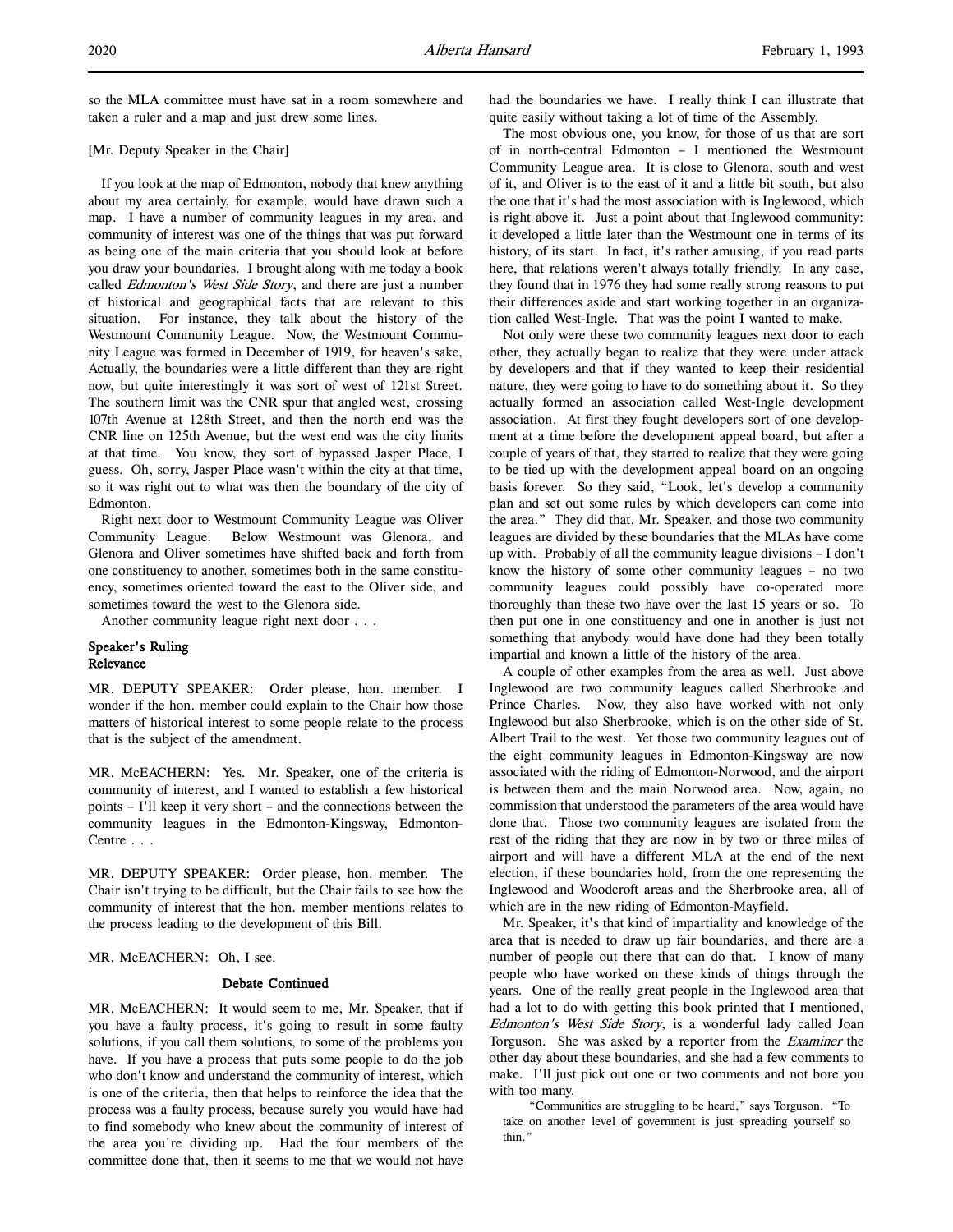Communities like Inglewood and Westmount have worked together in the past on the West-Ingle area redevelopment plan. Out of that plan came the 127 Street bike path.

Without the plan Inglewood wouldn't exist today, says Torguson.

So here's a longtime community activist, an historian, a person who understands the communities, and she's saying that these communities of Woodcroft, Sherbrooke, Dovercourt, Prince Charles, Inglewood, and Westmount should not be split up and carved into parts, one attached to this part and one attached to that part.

#### 9:00

Some of the basic principles of how you divide up your ridings. It seems to me that the first thing you do is say, "Okay, we have to make some accommodation to population growths and changes." That's one of the points that's laid out in the criteria, right? That's why you do this. So you look at the changes that are made, the growth and the population shifts that have taken place, and then you say: "What have we got now? What areas are together? How are they working together? What's happening now?" Then you say, "How can we modify that to take account of the growth without disrupting the communities too much?" That's really what you should be saying. But as I see it, this commission didn't do that.

Certainly in the central part of north Edmonton the lines are just drawn very arbitrarily to get the numbers right, and there doesn't seem to be any other consideration. Now, getting the numbers right was only one consideration. I grant you that it's the motivating consideration; it's the one that gets you to draw new boundaries.

MR. DEPUTY SPEAKER: The hon. Member for Calgary-Buffalo.

MR. DICKSON: Thank you, Mr. Speaker. I rise to speak in support of the amendment. I've listened with considerable interest to those who are promoting the Bill. I've listened to them explain the advantages of the proposed electoral boundaries. I've listened, in fact, to the Member for Calgary-Fish Creek and the Minister of Justice practically rhapsodizing about the process that brings us here. We've heard a great deal of discussion about the amount of energy that's been expended by the four people on the select special committee, those on the government side, to put together the new map and the new redistribution proposal, but it seems to me that no matter how much work has gone into that process – and I think we all acknowledge that there has been a great deal – it's still a house of cards. There's no proper foundation for it, and if the process is fundamentally flawed, as I submit it is, then it doesn't matter how much work and how much time has been expended in terms of trying to put together and fashion this new map. It's still fundamentally bad.

The first principle, sir, has been set out for us by the Supreme Court of Canada in the case of Carter and the Attorney General of Saskatchewan. If we look at the majority judgment of Madam Justice McLachlin, she talks about two issues, the first one focusing specifically on the process. Was the process fair? In that case it was clearly distinguishable from that that we're presented with in this House. In Saskatchewan what you had was, by any account and by any standard or measure, an arm's-length, independent, unimpeachable body which was responsible for fixing the boundaries. Now, as I understand it, in August of 1989 the original select special committee saw the wisdom in agreeing unanimously that elected members ought not to be part of the

process of drawing boundaries. The process we have, I submit, sir, is one that is not fair, and everything that that select special committee, the most recent committee, has done is tainted as a consequence.

Let us look, sir, at the boundaries that are produced by this process that I say is fundamentally flawed. If we contrast it with what happened in Saskatchewan, there were discrepancies, but the court was quick to note that the discrepancies were not great. The actual allocation of seats between urban and rural areas in Saskatchewan's case was very close to the population distribution between those two areas. In fact, the court noted that the deviations are relatively small. If we look at the dicta of Mr. Justice Cory in his dissent in that case, in his customary forthright manner he noted, and I quote:

Any significant diminution of the right to relative equality of voting power can only lead to voter frustration and to a lack of confidence in the electoral process.

Now, this was a peril to which both the Member for Edmonton-Glenora before Christmas and now also apparently the Member for Calgary-Currie recognized and were alive to, sir.

Mr. Justice Cory noted in his dissent, and I quote:

To diminish the voting rights of individuals is to violate the democratic system. Such actions are bound to incur the frustration of voters and risk bringing the democratic process into disrepute. The haunting spectre of "rotten boroughs" is not that far removed as to be forgotten. The right to vote is too important to be diluted in the absence of some valid justification.

Mr. Speaker, do we have rotten boroughs here in the work that's been done by the select special committee and that underpins Bill 55? I submit we need look no further than three Calgary constituencies. This isn't to suggest that there are many other constituencies which are suspect, but I'll address the three I'm most familiar with: Calgary-Elbow, the constituency currently represented by our Premier; Calgary-Currie, represented by a government member; and Calgary-Buffalo, a constituency that has decisively rejected the government party in 1986, 1989, and most recently in 1992.

If we look at just the Calgary constituencies, they're all above the provincial average of 30,780, and not just marginally above but substantially above that provincial average. In fact, of the 20 proposed constituencies only three deviate less than 10 percent over that average. If we look at the three rotten boroughs I referred to a moment ago, Calgary-Elbow is 19 percent above average, Calgary-Currie is 22.9 percent above average, and Calgary-Buffalo is 19 percent above average.

Now, when the Minister of Justice moved second reading of Bill 55 the other day, he asserted that he was pleased that none of the proposed electoral divisions will deviate more than 25 percent from average except for the four special cases. That just reinforces this myth, and I submit it is only a myth, that 25 percent is to be the standard. It was never to be the standard. It's clear in all of the higher court decisions on this point that 25 percent was to be what I might describe or characterize as an outside tolerance, and that's all it was to be. In Alberta we still have 61 percent of urban Albertans with only 52 percent of the seats. The Member for Calgary-Forest Lawn made the point earlier that even the Alberta Court of Appeal in the reference confirmed that the 25 percent maximum tolerance does not mandate the use of that 25 percent or any deviation in a case where it is not needed. So there still has to be a qualitative assessment, Mr. Speaker, of whether that deviation is needed, whether it can be justified, and whether it's warranted. It's surely incumbent on the government that comes forward and propounds this new map and this new scheme of electoral boundaries to make the case. The burden of proof is on the members opposite to show us that this new map is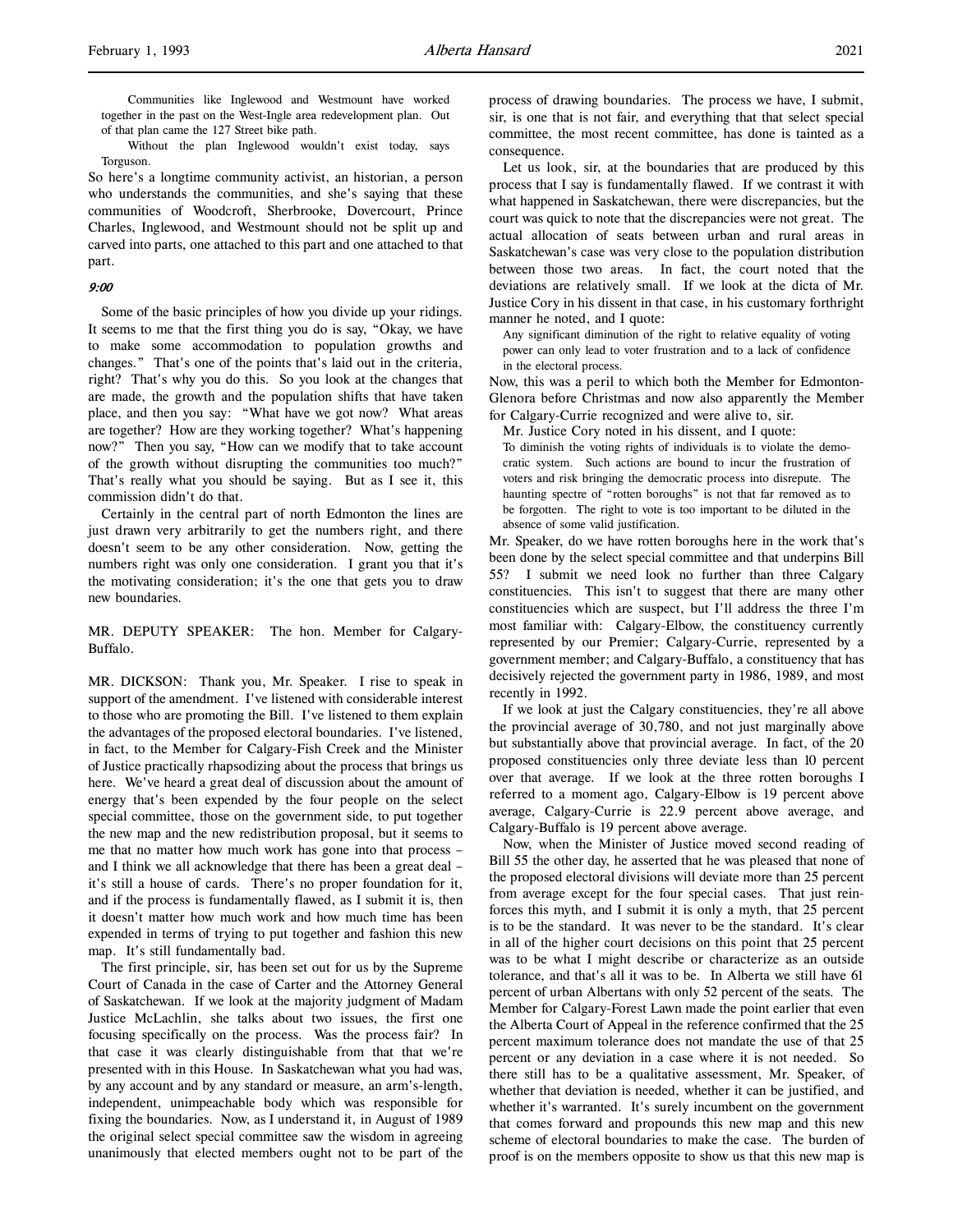Just with respect to effective representation. I think it comes from comments that I've heard members on both sides of the House address in terms of justifying special treatment or a lower ratio in a rural constituency, and I say this, Mr. Speaker, as a native Albertan who grew up in a smaller centre. I understand the challenge that's presented to a member who represents what we'll call a rural constituency. So I acknowledge that distance and low density create a particularly difficult challenge for a rural member, but I doubt, sir, that we have some reliable means, any means, to be able to accurately calculate that there's some differential disadvantage to a rural representative than an urban representative.

## 9:10

Sir, in my own constituency of Calgary-Buffalo under the current boundaries we have perhaps 70 percent of the residents living in rented accommodation. Under the proposed change we will now have something in the order of 90 percent of my residents living in rented accommodation. Most members will appreciate that in an inner-city area, that translates into a turnover of most of the constituents every six months to one year. Now, that presents some problems which I suggest are at least as onerous and at least as challenging as members in a rural constituency have to confront. I don't for a moment want to diminish or disparage the challenge that a rural MLA has. I simply assert that to be fair we have to look at the balance, and we have to recognize that there is also a challenge in representing an inner-city constituency.

Not only do we have in the inner-city like Calgary-Buffalo an enormously high turnover, but you also have the difficulty that you're dealing with a very high-needs area. A very large number of the 35,000 people that live in Calgary-Buffalo under the new boundaries are people who are functionally illiterate. A large number of them are new Canadians, immigrants. A very large number of those people are unemployed. A very large number of those people are unable on their own to access government services and government resources. That translates into particular demands on an elected representative, and I simply cannot accept, sir, the argument – and I disagree with the Supreme Court of Canada in this respect. It was accepted and taken as a given that it's more difficult to represent a rural constituency than an urban one. I simply make the point that it may be different, but I think it's unrealistic and unfair to say that it's significantly more difficult.

Just to come back and touch, then, on what I described as the three rotten boroughs in the heart of Calgary. Is it just coincidence, Mr. Speaker, that the Premier has managed to shed those polls, in lower Mount Royal in particular, that he lost in the 1989 general election? Are we to believe that's just luck, that it's just a fluke, that it just happened that way? Is it just coincidence that Calgary-Elbow is stretched and twisted so that you have a constituency that on one end touches the inner city, the core of Calgary, and on the other end goes right to the municipal boundary? I think it impacts or touches at least seven urban constituencies and I suppose at least one rural constituency. Are we to believe that's just coincidence, sir?

## Point of Order Reflections on a Member

MR. GOGO: A point of order, Mr. Speaker.

MR. DEPUTY SPEAKER: The hon. Member for Lethbridge-West, on a point of order.

MR. GOGO: Mr. Speaker, I hesitate to interrupt the hon. Member for Calgary-Buffalo, who's making such an interesting case here, but if my recollection serves me well, he used the word: the Premier "shed" various polls in his riding. My understanding, and the Premier said so in this House himself, is that unless there's evidence to the contrary, hon. members must believe the word of a member. To my knowledge the hon. Premier did not even meet with the committee, so to make the allegation I find offensive under 23(i). I would hope the hon. member would reconsider his comment about the Premier shedding any polls in his riding that would benefit him.

MR. DICKSON: Mr. Speaker, I'm happy to acknowledge I was in the House when the Premier made that disclaimer, and certainly I'm quite prepared to rephrase it and say that the old constituency of Calgary-Elbow has shed a number of polls that were not particularly helpful to the government party last time around.

### Debate Continued

MR. DICKSON: We look at Calgary-Currie, the other one of these three constituencies, I respectfully submit, that is a rotten borough. Once again, Calgary-Currie had been constructed in such a way that it respected community boundaries. There was a unity in terms of community perspective.

If we look at Calgary-Buffalo, Mr. Speaker, 23 polls have been taken out of Calgary-Buffalo, and not just any 23 polls. Is it coincidence, sir, that the 23 polls that have been removed from Calgary-Buffalo are the ones with highest voter turnout in 1989, highest voter turnout in the 1992 by-election, highest support for my party in 1989, and highest support for my party in the byelection in 1992?

What's surely of interest is that in all three of these constituencies I'm focusing on we're talking about stable communities, little population change, no clamour that I'm aware of by community associations or any other group within those three constituencies for rejigged boundaries. It seems to be, with respect, sir, that when we look at a process and we try and get some sense in terms of whether it's defensible or whether it's fatally flawed, this process, as demonstrated by simply three constituencies by way of illustration, is lacking. It doesn't begin to meet the test. If we look at those three constituencies, it's clear there's no compelling reason. I've sat and diligently read Hansard, I've listened as carefully as I could to the speeches made by those that support and endorse the proposal, Bill 55, and I'm afraid I still have not heard any cogent, powerful, persuasive explanation or reason for rejigging these three constituency boundaries. So I therefore extrapolate from that and assume that there may well be many other constituencies with which I'm not as familiar that are subject to the same kind of adjustment and arbitrariness.

With those comments, Mr. Speaker, I simply conclude by saying that I think the process is indeed fatally flawed, and no matter how much work has been put into it and how much more work is done, we are still left with a house of cards.

Thank you.

MR. DEPUTY SPEAKER: The hon. Member for Edmonton-Centre.

REV. ROBERTS: Thank you, Mr. Speaker. I've been listening with some intent to the discussion here on this amendment in second reading on this important Bill 55. I do so perhaps with a few others in here who bring to the current discussion some concern which is sprung not out of self-interest. Certainly I personally have no direct self-interest in the outcome of this Bill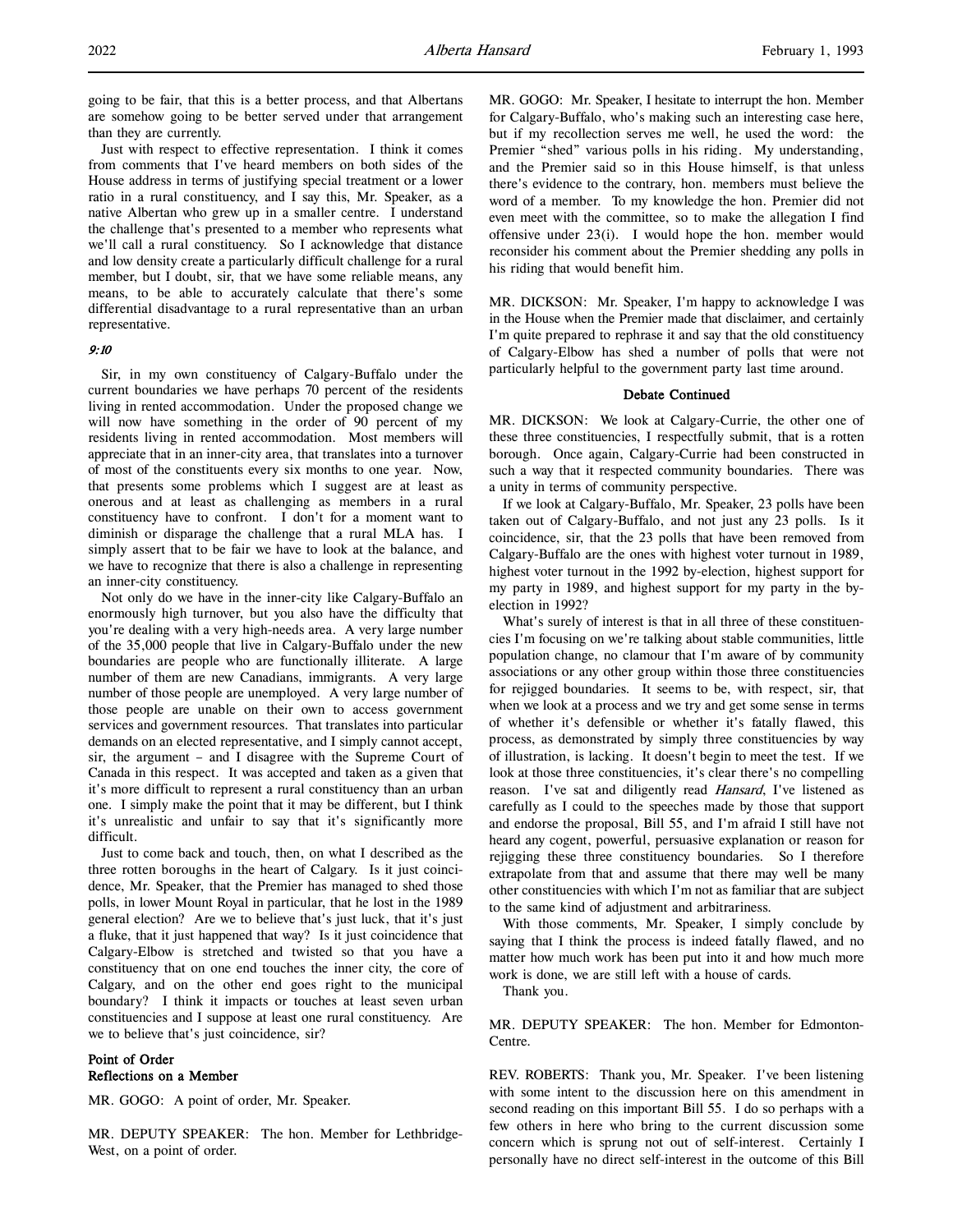or the boundaries as they're drawn in the new Edmonton-Centre or Edmonton or whatever else. As I heard the Member for Calgary-Currie speak today similarly sharing my perspective, it does bring an interesting perspective to look at a process without bringing to bear one's own personal self-interest but rather, perhaps, a keener interest in the process and in the wider perspective of what is in the common interest or in the broad principles of what is in the democratic principles of fairness and integrity for the voters provincewide or so on that isn't just going to serve me and my individual well-being. With that perspective, as I say, I don't pretend to offer great sage advice in terms of exactly the way in which this whole process should have unfolded. I'm just convinced that the way it has unfolded has been, as at least members on this side pointed out, terribly flawed. As this amendment points to, in fact the development of this Bill insofar as it was drafted by members of the Assembly has just not been a fair process.

## 9:20

I want to focus on that operative word "drafted" because I do agree with certain members of government, perhaps in distinction with certain members of my own caucus, that in fact I believe that the final arbiter of such matters really is this Legislature, that we need to have independent Electoral Boundaries Commissions who offer an in-depth study of what's going on. I'm of the view that in fact we are elected. Whether it's to set our own salaries or to set our boundaries or whatever else, in fact we as the Legislative Assembly are the final arbitrator and the final forum, the final court of appeal for these matters. Unless the matter is referred to the Supreme Court from us or to higher bodies such as the House of Commons or whatever, the buck stops with us. I can agree that in fact we bear responsibility for that. However much we'd be willing to bind ourselves to the results of an independent commission, we democratically have to make that decision that we would so bind ourselves.

So that's perhaps a secondary argument to this amendment, Mr. Speaker. What I would like to point out, too, is the fact that it's the process. It's not the way in which these boundaries are going to be defined in their final analysis but rather how they were drafted which is the matter of the amendment before us. I must agree that I think, you know, the vast majority of Albertans, those who might represent the broader common interest of what is best for this province, would agree that to set up four MLAs, particularly from one caucus that happens to be representing the government, to set these boundaries is in anyone's fair-minded view biased, distorted, and completely, blatantly unfair and flawed. As Hamlet says, it's not "Seems, Madam!" It is. So it's not just a matter of appearance; it's a matter of reality. On both reality and appearance here, this process is seriously flawed. I mean, it would perhaps be less of an argument if there were some way in which this four-member MLA committee could have been masked or something, but it's just so blatant and so unfair and so obvious to the vast majority of Albertans as to be incumbent upon us as Her Majesty's Official and Loyal Opposition to point to this unfairness and to bring in this amendment to bring down Bill 55 as democratically mandated.

The point, Mr. Speaker, as I get back to the beginning, is how to separate out this business of what is in one's own self-interest from what is perhaps in the wider interest and in the common interest and the common good. As you say, this is a very difficult matter, something that we can bring our best minds and thoughts and democratic processes to, but it's something obviously that's been a problem in terms of public policy or social policy from time immemorial. Certainly if you take a certain view of human nature that people only act in their best interests – I mean, Adam Smith and the whole view of capitalist economics is that individuals only do what is in their best interests, only do what is in their maximizing self-interest. That's a basic motivator of human life, human activity, human personality, that you want to have selfaggrandizement. You want to build upon your own base and expand upon that. That's just a basic tenet of human nature.

There are those others, a minority perhaps, in time, in history who have said: "Wait a minute. Yes, that human nature either doesn't exist or if it does exist, needs to be curbed by a view, by a belief, by a philosophy which is a broader one, which is a wider one." Well, wait a minute. I know you need to operate in terms of your own self-interest, but what is in the wider self-interest? That wider self-interest necessitates some degree of self-sacrifice.

#### MR. MUSGROVE: He's starting to sound like a preacher.

REV. ROBERTS: Now, wait a minute; wait a minute. This is economic theory. It's sort of Adam Smith and John Keynes and how we should understand what is – and I'm trying to bring that same thinking in terms of self-interest with respect to drawing electoral boundaries.

Now, the member here alluded to sermonizing and the rest. I want, just for members' reflection, perhaps, to draw to mind an ancient story of this from biblical times. Mr. Speaker, I don't know if biblical allusions still are permissable in the House. This story is not, you know, of former Premier Getty or current Premier Klein or Official Opposition Leader Martin. It's a story that harkens back to ancient times with someone who is known to be very wise. The second or third king of Israel, named King Solomon, was presented with this same dilemma of how to define, how to adjudicate between what is in narrow self-interest as opposed what is in the wider interest. Members will recall from their Sunday school lessons how two women came to King Solomon like two MLAs coming to this commission. That's the analogy. "This child before us is my child," said the one mother. The other mother said: "Oh, no. This woman is wrong. This child is my child." These two mothers laid claim to the same child and came to King Solomon saying, "We want you in your wisdom to determine, to adjudicate, O King, whose child this is." As I say, it's instructive because it's like two MLAs saying: "No, this boundary's mine" or "should stay here;" or "My community league's there;" or "No, it's here."

What did King Solomon do in this instance? If members will recall, King Solomon in his court asked that a big sword be brought. Sure enough, a big sword was brought, quite like the Sergeant-at-Arm's sword. He took the sword and put the baby in front of him and was about ready to split the child in half, cut the child right down the middle, sever it at the abdomen and give half of it to the one mother and half of it to the other mother. Of course, there were great protestations. In fact, there was one protestation from the one mother, who leaped up and said: "Oh, no, King. Please do not harm the child. Don't dare bring a sword down and split it." I mean, how ridiculous. Sure enough, as the story goes, King Solomon knew instinctively that it was that woman who was of course the natural mother of the child, because she did not want harm to come to that child and, to ensure that no harm came to the child, was willing to give it up to the other mother to make sure that the baby lived and survived.

Well, it's an ancient story, but I say it is somewhat instructive because what it points out is that if this boundaries committee of four MLAs is akin to King Solomon saying, "Well, I can't figure out how to decide this; listen, why don't we have a committee of mothers in this case to decide what to do here?" certainly those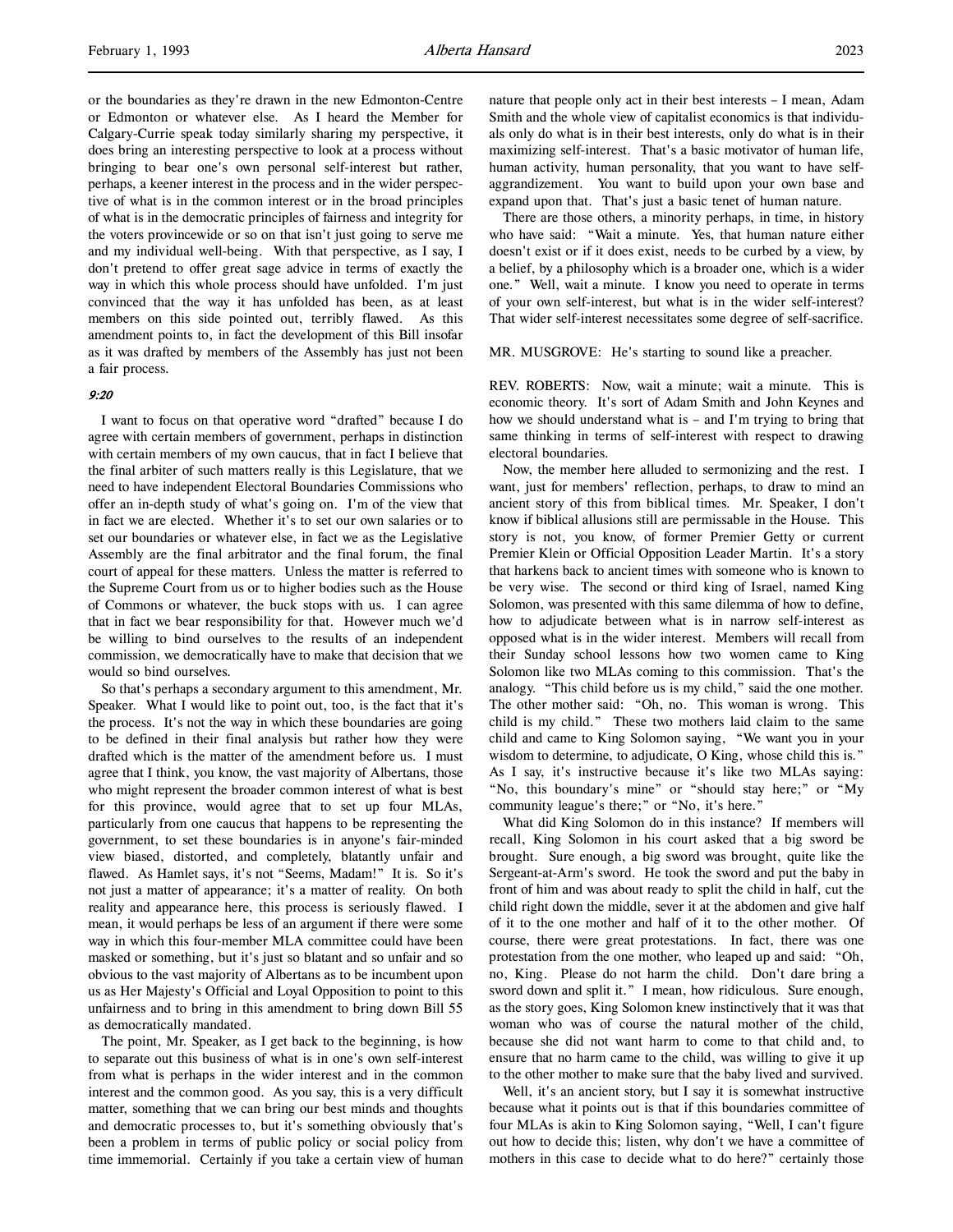mothers at that level would have been quite at each other's throats. What was needed was some wisdom, some sense, some process which in fact leveraged out of the self-interest the wider interest of the greater good, the common interest, took some degree of sacrifice or some other level of understanding and perspective to be brought to bear on how a division is most sagely and wisely made.

So, Mr. Speaker, this former government under Premier Getty and this current government now sanctioned by Mr. Klein I do not believe have engaged themselves in any degree of wisdom upon these matters. What they have done is engaged in striking a partisan committee to settle it, a partisan committee which works mostly out of passionate self-interest not just for MLAs but of one group, albeit the democratically majority group of this Legislature. I mean, we know they've got the powers to do that and will get away and no one's going to say that they can't, but I would like members to step back, reflect a bit more on this process and say: "Yeah, we know we've been on the horns of a dilemma. We tried to take a most expeditious, practical route, but, you know, something is gnawing away at us because we know that despite the cards that were dealt us, we still could have and should have found a more democratic, fairer, wider process which would have drawn more on what is in the broader interests of Albertans, not on the narrow interests of four MLAs representing the government party."

So, Mr. Speaker, I do believe, as I say, that because the depths of these wiser actions were not pursued with greater vigour, the principles of democratic fairness have not been upheld as the majority of Albertans would want them to have been. I don't, in a sense, blame government because I'm sure for all of us, if we'd been in government, it would have been a difficult process; it's not easy. But finding the wisdom to leverage the common interests out of the competing set of narrower self-interests still needs to go on. Because it hasn't, because we have Bill 55 short of that mark, I believe it's still flawed, and I must support this amendment because it addresses that flaw.

Thank you.

### 9:30

MR. DEPUTY SPEAKER: The hon. Member for Edmonton-Belmont.

MR. SIGURDSON: Thank you very much, Mr. Speaker. I'm pleased to be able to follow my friend, the Member for Edmonton-Centre, who had to go back a couple of thousand years to find something appropriate to say tonight. I don't propose to go back quite that far, but I do want to take members of the Legislature back a little bit in time.

Mr. Speaker, I know that when we served on the Select Special Committee on Electoral Boundaries we had the opportunity to travel the province and speak with a number of people, speak amongst ourselves, and most of the time we were together we had Hansard with us. We were able to record the remarks of all members, of all presentations that were made during those committee meetings. What I'd like to do is go back to September 25, 1990, to a meeting we had in Calgary. We had a number of public meetings outside the city of Edmonton where Albertans would be able to come and make presentations about how many members of the Legislature there should be, what the commission should be made up of, what the ratio between urban and rural constituencies should be, that kind of thing. Occasionally we had a meeting outside the city of Edmonton just as a committee, and indeed we did travel to Calgary. On this particular day we were trying to determine a couple of issues. I want to quote, and I

hope members don't think it too gauche that I quote myself. On September 25, 1990, during that meeting in Calgary on one of the elevated floors of some hotel, on page 912 of the Select Special Committee on Electoral Boundaries binder, you will find that I said:

I would like to take something that I think is possibly noncontentious and just focus on it and start there for today. I hoped maybe we could start with the commission.

I was speaking of the Electoral Boundaries Commission. Noncontentious: that's what I wanted to start with, something we wouldn't have to argue about for too long.

### [Mr. Speaker in the Chair]

We talked about the numbers that should be on the commission. Some members wanted three members on the commission, others wanted five, some wanted seven, some wanted nine, as I recall. I can recall that we were meeting in a small room, and we were sitting around the table. I wanted three members on the commission and I think my friend the Member for Calgary-Foothills wanted seven members on the commission, and we were trying to talk and negotiate and come to some kind of arrangement. We were making a little bit of noise and the chairman from Taber-Warner would occasionally look over our way and glance at us and give us a glare, and believe it or not, Mr. Speaker, in order to accommodate the rest of the committee, the Member for Calgary-Foothills and I went into the closet together. We negotiated in the closet. We said: "Well, maybe we could have this judge and maybe we could have the Chief Electoral Officer. What about the appointment structure?" You know, believe it or not, the Member for Calgary-Foothills and I came out of the closet at the same time, and we agreed.

#### MRS. BLACK: Sort of.

MR. SIGURDSON: Sort of. We agreed. We went back to the table and sat down and said, "Well, we agree to five members on the commission" – sort of, as my friend points out. Who were the five? A judge, the Chief Electoral Officer. How were the appointments to be made? The Liberals at that point changed their position; they wanted to have a couple more appointments so they would be allowed to make one political appointment. The New Democrat Official Opposition, one political appointment. The Conservative government, two political appointments. Then we'd have three nonpartisans perhaps.

We got through all this. You would think that once we got the numbers settled, we'd get into the more contentious issue of who the political appointments should be. I want to quote from Hansard, again from the Select Special Committee on Electoral Boundaries. Before I let you know, Mr. Speaker and members of the Assembly, who made these statements, I just want to read them. One member of the committee said:

I don't feel that elected members of the Legislature should participate in the commission. I don't think that's appropriate . . . I think it's imperative that the commission be viewed by the public as being totally objective, and that does not include having people – gerrymandering, as you said – elected from various parties participating on this commission.

One member of the committee said that.

Another member of the committee had something else to say about who should be on the commission. That member said:

I don't believe we should have any elected members from the Legislature. Because of the number of presentations we heard from both urban municipalities and the rural municipalities, I think we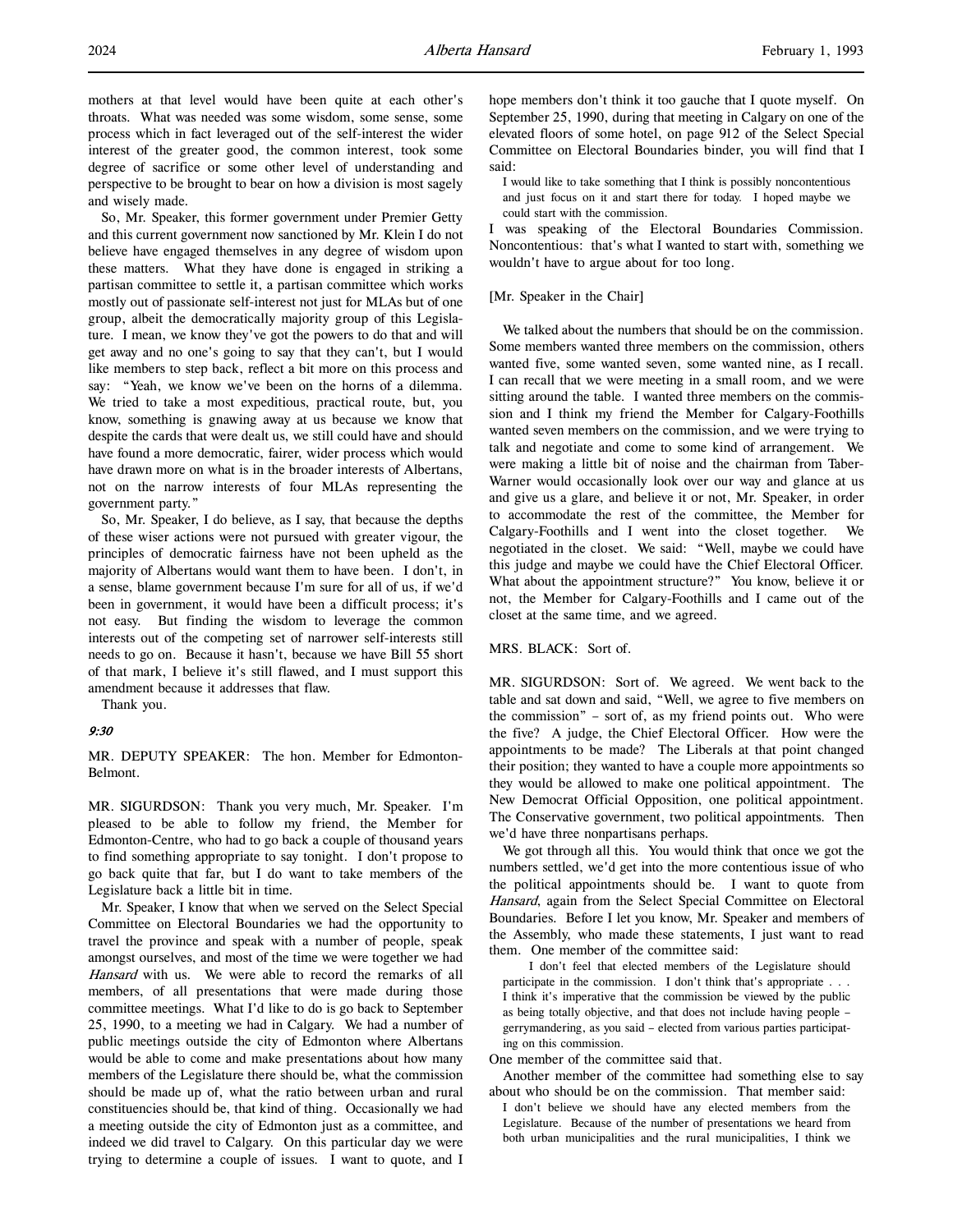should target to have representatives on there from the MDs and Cs, for an example.

That was a position. The chairman said:

Good. Again, a healthy discussion. We've gone around.

A good healthy discussion on an issue.

Now, Mr. Speaker, do you think maybe it was the Member for Calgary-North West that said we shouldn't have members of the Legislature on the commission? Well, indeed he did, but that wasn't one of his quotes. Do you think it was the Member for Edmonton-Highlands that said we shouldn't have members of the Legislature on the commission? Well, I can tell you that indeed she said that as well, but she wasn't at the meeting on September 7. The Member for Edmonton-Belmont was there; he concurred. But who said it? Well, in the first instance, the one that said, "I don't feel that elected members of the Legislature should participate in the commission" was the Member for Calgary-Foothills. The second one was the Member for Athabasca-Lac La Biche. Now, where are they today? They're sitting on the front bench. Congratulations to both of them. How come they changed their position?

All of us – all of us – wanted an independent commission: the Chair from Taber-Warner, the Member for Calgary-Foothills, the Member for Athabasca-Lac La Biche. The Member for Red Deer-North, even a few short days later when we convened our meeting in Calgary, concurred with the position that we had taken on September 7 and said let's have an independent commission. Why did we want that? We wanted to make sure the public had the opportunity to come and make presentations. We wanted to continue the work we had done as a committee. We wanted to make sure the commission would follow that path, that the members of the Electoral Boundaries Commission, however it eventually would be constructed, would hold public hearings. We mandated them to do that, and indeed they did. They did it. After they had come to the interim report they issued, they went out and had a number of public hearings around the province. But then the problem came when we had no final report. Nobody was able to address the problems we had when the commission couldn't deliver to this Legislative Assembly the final report, a big and major problem.

## 9:40

Today, Mr. Speaker, I had a telephone call from the president of an area council that has a number of community leagues in my constituency. For your information, the process in Edmonton is that we have a number of community leagues and they form into area councils that are members of the Edmonton Federation of Community Leagues. The president of area council 2 phoned me and wanted to get a copy of the maps, the proposed boundaries. I took him a copy of the map. What was interesting is that he wanted to know what process he would go through in order to make a submission to comment on the proposed boundaries. I told him that there really wasn't any way he would be able to come to the members of the Legislature to have his concerns listened to and responded to. There was no committee of the Legislature, there was no commission that would be able to take on his concerns and address them. Now, he was rather upset by that.

He was wondering if he could send a letter to the Legislative Assembly, if there was a process he could utilize, a process he could employ in order to have some representation here at this level. I told him that if he sent a letter to me or to the Premier or to you, Mr. Speaker, somehow we'd get it before the Legislative Assembly. But he thought that as he's democratically elected to his position as the president of area council 2, which is a component of the Edmonton Federation of Community Leagues,

he didn't have the right to take a specific position without having consultation with a number of other people from either his area council, his community league, or the Edmonton federation. I told him that he really didn't have an awful lot of time, that we were in second reading stage on an amendment and the opportunity for him to have representation here was somewhat limited.

Like most volunteers that commit their time to community interests, this individual happens to work for a living. He's got a meeting tonight with volunteers from the Edmonton Federation of Community Leagues, not to deal with electoral boundaries. Tomorrow he's going to be working and he's going to Calgary. He doesn't have the opportunity to call a meeting of other members on the board of the federation. He doesn't know what kind of opportunity he'll have to convene a meeting on Wednesday, and we don't know, quite frankly, Mr. Speaker, at what point this government is going to try and push these boundaries through. So where's his opportunity? Where is his opportunity to address the electoral boundaries? He hasn't got one.

In 1983 when we had the previous Electoral Boundaries Commission struck, that commission had a number of public hearings. In every area of the province where a boundary had been changed or a community had been moved from one constituency to another, I can recall the seven-member commission going out and holding public hearings in those areas. What was fascinating was that the public would come and attend the public hearings and make representations to those commission members and the commission members would respond. They would justify how they drew some of the lines, how the constituency of Spirit River-Fairview changed to the constituency of Dunvegan, how the southern boundary moved a little further south and a little further to the east. They were able to justify that and tell the public that attended the meetings the reason that they needed to increase the level of population of the constituency. That was an important process to go through. The people that attended the meeting, Mr. Speaker, in a number of instances, quite frankly, may not have liked the explanation. They may not have liked the result, but at least they had an explanation. They didn't have to accept it, but at least they had it.

That process is missing this time. Why is it that in the new constituency of Athabasca-Wabasca, Lac La Biche is gone? It's interesting. The Member for Athabasca-Lac La Biche was a committee member, and there's been some concern expressed about the eastern portion of that constituency going away. If you look at the results from the last election, those folks in Lac La Biche didn't vote in favour of the member of the Legislature. That area has now gone. How do you justify that? How do you justify that to the public? I don't know that you can.

#### MR. PASZKOWSKI: Where did it go?

MR. SIGURDSON: It went into another constituency. [interjection] Well, it doesn't matter whose constituency it went into, hon. member. The fact is that the people in the area of Lac La Biche are most concerned about the treatment that they've had, and they want to be able to have some kind of an explanation in their community about how they've been treated.

The constituency of Calgary-Elbow we've talked about already once tonight. There's another constituency that's moved all over the place. Even the Member for Calgary-Currie has talked about how he's disturbed by the end result of the proposed boundaries. Now, I know full well that the Premier has stood in the Legislative Assembly and said that he didn't even go to the committee meetings. I believe him. I know that the members of the Electoral Boundaries Committee said that the Premier didn't go to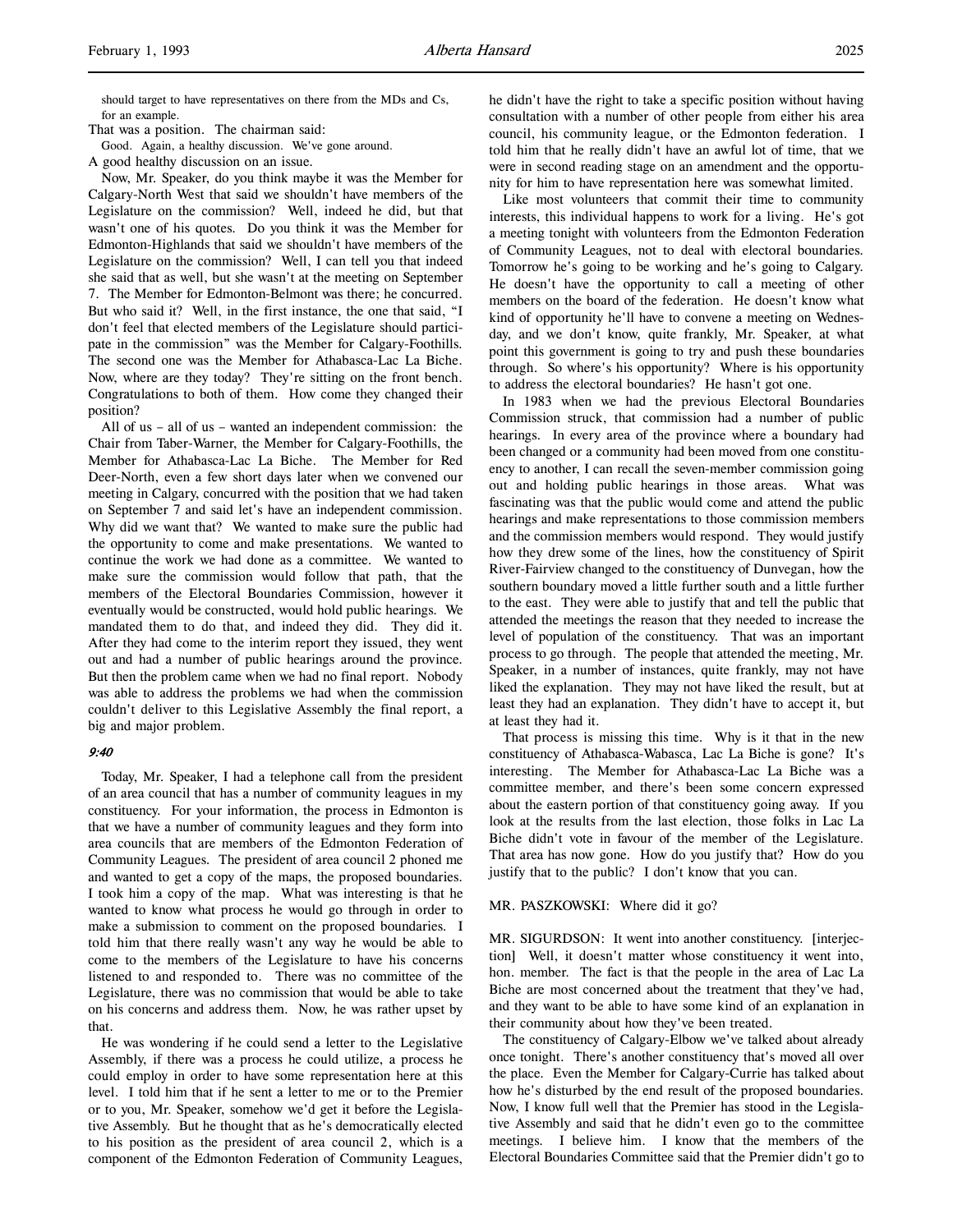There ought to be, there needs to be, some process that Albertans can access so that they can make their position known to some kind of a commission. Those four members of the Legislature that drew those boundaries I believe ought to go out and justify how they drew them, how they presented them, how they came up with the numbers, what other alternatives there may have been, or if there were even any alternatives at all. We've got to open up this process, Mr. Speaker, and we have to get it back to an independent commission. I believe that that's the only way that we might be able to restore some of the faith, some of the trust that is sorrily missing in this process.

It's time to go back to September 7, 1990, and listen to the words of the now Minister of Energy and the now Minister of Family and Social Services, where they said that we should not have members of the Legislature sitting on the committee. The process was wrong. The perception was wrong and would be perceived as being wrong.

The Premier has stood up this last week and said that he wanted to put out a sign right outside the Legislative Assembly that said: under new management. Well, Mr. Speaker, here's an opportunity for the Premier to put out that sign. He could do it by having the commission go out and attend meetings around the province and justify how these boundaries have been drawn, because if we haven't got that, then we're just going to have the same old commercialism, where a product comes out and you take a look at it on the Safeway store shelf and it says, "new and improved." Then you find out that what's new and improved is the box, the package; it's the same old garbage on the inside.

That, Mr. Speaker, is what we have to do, make some changes. We have to restore some faith to this process, open it up, get it out, allow Albertans to have the opportunity to address their concerns to the committee so that we can have some faith back in this place.

Thank you very much.

### 9:50

MR. SPEAKER: Edmonton-Meadowlark.

MR. MITCHELL: Thank you, Mr. Speaker. I would like to speak in favour of the amendment because I agree with the Member for Edmonton-Norwood, the Leader of the Official Opposition, that Bill 55 should not now be read a second time because the process used to draft this Bill is inherently flawed. While it's possible to make a mistake and to rectify that mistake, there is not an effort on the part of this government to rectify that mistake, and this is the kind of mistake that for a number of reasons cries out to be rectified.

I said when I last spoke that I was suspicious of the changes that have been made by the very partisan committee that redrew these boundaries. I think that there were a number of indicators, or reasons why we should be suspicious. Inherently, when politicians undertake to draw, redraw their own boundaries, it is an obvious case and a very difficult circumstance under which those politicians would have to operate in order to be purely objective. In fact, it would require almost a superhuman effort for them to be objective, and the potential failing in that process simply deserves that suspicions be raised.

I also argued earlier that in fact the proof is in the pudding. The two ridings for example that have been done away with in Calgary were both opposition ridings. The Premier earlier said that that was a coincidence. Of course, having been in this Legislature for seven years I'm still looking for coincidences. Usually there is a reason behind that.

It would defy logic and the imagination to consider that what's been done to the new Calgary-Elbow would be coincidence. In fact, this riding is nine kilometres wide and has conveniently had a long, slender finger drawn to the left, fondly called in our caucus Klein's finger, in which we find the Premier's own home.

It's also true, Mr. Speaker, that the criteria outlined in section 13 of the Bill, which would define the four special electoral divisions, seem to have put the cart before the horse. That is to say that several of these criteria are so contrived as to suggest that this partisan committee of four Conservatives must have decided which the four special electoral divisions would be and then began to observe them to find what criteria they might have in common. One that seems to jump off the page as being quite contrived is that the proposed electoral division must have

a portion of its boundary coterminous with a boundary of the Province of Alberta.

Another one that seems quite contrived is that

the distance from the Legislature Building in Edmonton to the nearest boundary of the proposed electoral division by the most direct highway route is more than 150 kilometres.

I could imagine this being something like 134.92576 kilometres, if that's what in fact they had to find as the contrived criterion to make this particular thing work. It just happens, I'm sure, that these particular four electoral divisions were able to find a direct route in each case that was, happily, 150 kilometres away . . .

MR. FOX: Build a new highway.

MR. MITCHELL: Or they could simply have built a new highway. Exactly.

Mr. Speaker, I guess I also had some suspicions when I saw what happened to the ridings of the four members of the committee, who not only redrew their own ridings but of course had the opportunity to redraw the Premier's riding. Further, my suspicions were fueled when I saw what happened to the careers of each of those four after the "change" in government. I think three of them, if I'm not mistaken, are now in the cabinet, and one of them is a quasi cabinet minister.

My suspicions, Mr. Speaker, were fundamentally confirmed when I saw the Premier answer questions on the first day that the Legislature reconvened about what happened to his riding. While the Premier has on occasion been sincere in his answers, one only had to look at the smirk on his face and the glint in his eye . . .

## Speaker's Ruling Reflections on a Member

MR. SPEAKER: Careful hon. member. In this House you take all members' answers at face value, indeed, as being honest.

## Speaker's Ruling Relevance

MR. SPEAKER: The Chair is also a bit concerned that you're wandering down the road with citing back specifics of the Bill. I know you'll come back to the amendment, as you're capable of doing.

MR. MITCHELL: I was simply describing the circumstances under which the Premier answered that question, Mr. Speaker. I believe that to argue that it was coincidence is to stretch our imagination.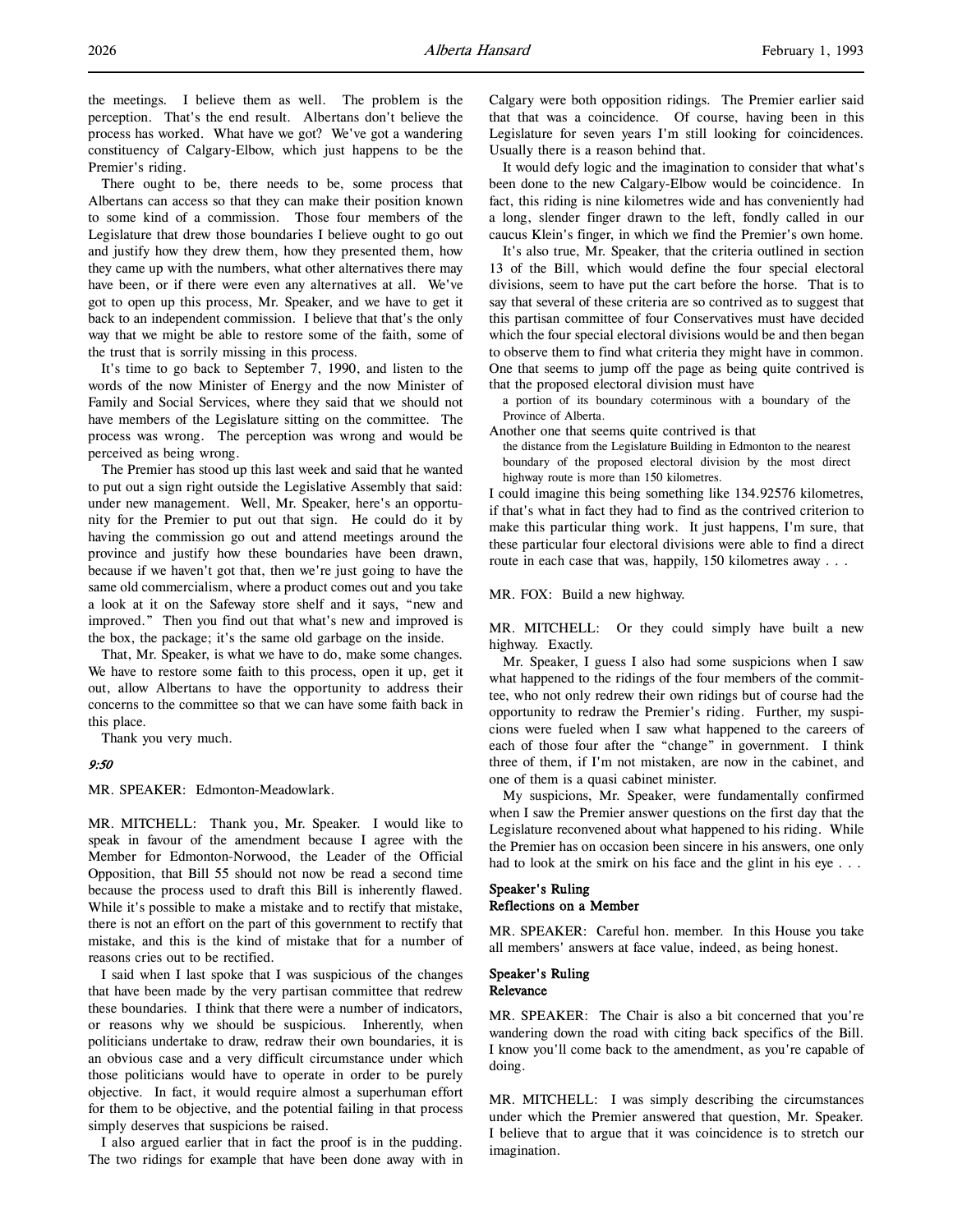### Debate Continued

MR. MITCHELL: Mr. Speaker, the most important issue in this debate and the most important reason for supporting this amendment is, I think, that this process is an affront to the credibility of this Legislature. If there is an issue that transcends most political issues today, it is the problem of the political process itself. It is the cynicism that people hold about that political process, and if any group of members, any caucus in this Legislature, should understand the problems of deteriorating credibility, it should be this government, which finds itself in the predicament of being unable to lead on extremely important issues. It is a government that is without a plan to settle the budgetary difficulties.

## Speaker's Ruling Warning a Member

MR. SPEAKER: I'm sorry, hon. member. You're going beyond the scope of the amendment, and I believe that you know that well. I can give you the citations, but you're not here to go on and debate other issues of the House. You come back to the amendment. This is the second time. The third time you'll be denied the access to speak.

#### Debate Continued

MR. MITCHELL: Mr. Speaker, I believe that a core issue here is credibility. What I am arguing is that this erodes the credibility of this government. The fact that they would deny an open and democratic process erodes their credibility. I will not wander beyond that to demonstrate where their credibility has been a predicament not only for them but for the people of this province who are without leadership. I will argue, and I will argue strongly, that this government has offended the credibility of this Legislature by allowing four Conservative backbenchers to redraw their own boundaries, to redraw their Premier's boundaries, and to redraw every boundary in this province.

It is inherently a flawed process. At a time when people are crying out for reforms that re-establish the credibility of this Legislature, the people within it and the government that is supposed to lead it and them, this government has not only lost an opportunity to re-establish credibility for all politicians, themselves amongst those, but it has also offended credibility by implementing a process that is inherently flawed, is inherently subject to unfairness, is inherently subject to bias, is inherently subject to manipulation. I would think, Mr. Speaker, that the government would want to have avoided that itself, and there are members within that government who are on the record as saying that they would like to have seen a better process.

In fact, it would be very interesting, Mr. Speaker, for us to have a free vote in this Legislature on this very amendment, because it would certainly put some of the members in that caucus who have been on the record – for example, during the leadership – in an interesting position to express their beliefs about this process in the democratic way. Of course, free votes are another reform that the government doesn't want to embrace, but we need to understand that this partisan process erodes the credibility of this House, it erodes the credibility of this government, and it is a lost opportunity to re-establish credibility. For those reasons I will be supporting this amendment.

## 10:00

MR. SPEAKER: The Member for Vegreville.

MR. FOX: Thank you, Mr. Speaker. I'm indeed pleased to join hon. members in the debate on the amendment as proposed by my leader, the hon. Member for Edmonton-Norwood, to express my concern about the process leading to the development of this Bill. I do think that it was inappropriate. I have some arguments that I would like to present to members opposite in the hopes that they would agree with me, that they would find my arguments compelling and agree with me and members of the Official Opposition and Liberal caucuses that Bill 55 be not now read a second time.

I think we have to look briefly, Mr. Speaker, at the process and recognize that it, like everything that we do, was driven by political considerations on both sides of the House. After all, we are politicians. We're elected not only to make political decisions, but we're elected to be involved in the political process. To the extent that we have or lack information, we come up with certain opinions and positions on issues. I would like to submit that that's a reality that was ever present in the consideration of the electoral boundaries issue, how the process was developed, what sorts of things were done when. From our point of view, one of the things that always influenced our analysis of the process was our concern that an election may be called at any time. As an opposition we're vulnerable to that sort of speculation, if you will, because we don't know in our British parliamentary system when the election's going to be called. That is, of course, the prerogative of government, indeed the direct responsibility of the Premier.

Even though the average election date was three years and six months in the province of Alberta in the last 20-some years, because the election in '89 had come only two years and nine months after the one in 1986, we were worried as an opposition. We did not want to be caught unprepared, and we were concerned that we had to make sure the electoral boundaries review process moved along quite quickly so that we would not only have reviewed the electoral boundaries but we would have established new boundaries well in advance of the end of the five-year term of the 1989 government so that we could have a new enumeration, new electoral lists, and be prepared to more or less campaign on an equal footing.

I think we can agree that if we had such a thing in the province of Alberta as fixed election dates, like they do in the United States, or even in Alberta with respect to municipal elections, we would not have felt so much concern about the apparent delays that seem to be inherent in this electoral boundaries review process, Mr. Speaker. It seemed to us that the government was very anxious at every step to make haste slowly, and we were frustrated by that because we didn't know when the election was going to be called. Whether it's called early or late, the only thing that we can do is be ready to campaign.

When the MLA committee was established, we had to have an extra little wrinkle in our legislation to create this committee, this sort of extra step. Rather than just a commission being appointed to review and establish electoral boundaries, the hon. Government House Leader at the time suggested that we have an all-party committee of MLAs whose mandate it would be to travel the province and solicit input from Albertans, not to draw the boundaries per se or to deal with the lines on the map of the province of Alberta but to gather input from Albertans about what sort of parameters they thought we should be using in drawing electoral boundaries. I think we all recognize that that extra little adjunct was there because of some compelling actions or precedents in other jurisdictions. The McLachlin decision in the province of British Columbia, for example, Mr. Speaker, as we all know, set some parameters on the degree of variance that should be tolerated within a fair and balanced democratic system. I believe the dictates there were plus or minus 25 percent from the average, with justifications.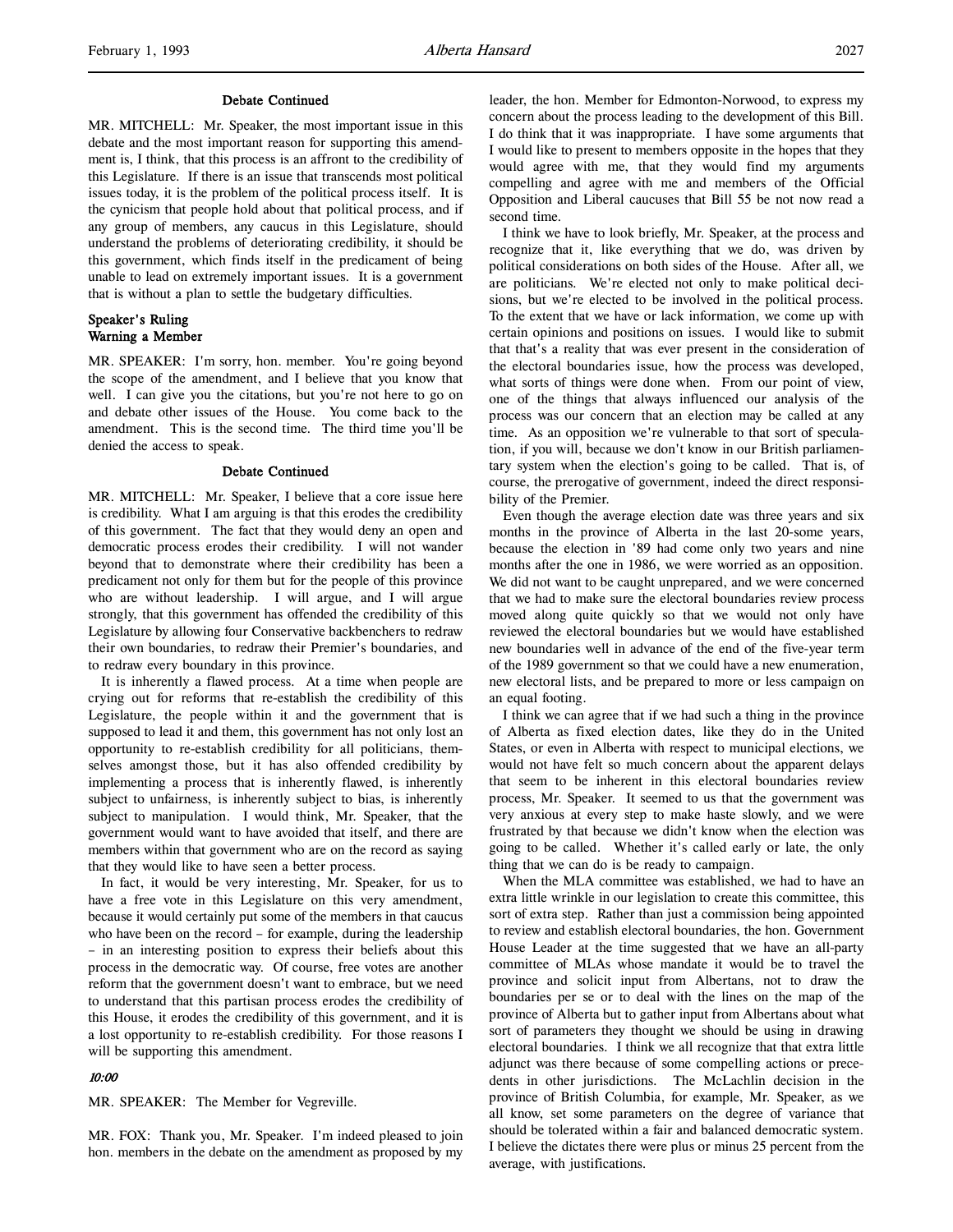This committee – it was an all-party committee with legitimate input from all sides of the House – traveled the province gathering input, trying to, I guess, determine whether Albertans wanted us to just draw maps according to one person, one vote, exactly equal electoral divisions, 83 of them in the province of Alberta, the way they do in the United States with respect to the House of Representatives, or if they thought there were mitigating circumstances that we as legislators ought to pay attention to. I'm one who thinks that there are mitigating circumstances that we ought to pay attention to, so I thought this process would probably be quite worth while to find out where Albertans stood on this sort of issue. I mean, how do we balance the need for electoral fairness and representative democracy with cultural and geographic and economic and historic kinds of situations or commonalities that exist within communities out there in the province? What is the impact of moving one town or one community from one constituency to another? Does that affect matters of representation? What's involved in terms of a citizen's right as an elector in terms of their access to their elected representative? All of these things needed to be considered, and I supported that. I guess I thought it may have been an attempt to delay the process, but, you know, I can see that it had some merit.

Unfortunately, the process was extended. I know there were Albertans who wanted to make further submissions or groups that had not been heard, and I think it's legitimate that we make sure everyone has an opportunity to be heard, but we have to ask ourselves if the public hearing process was genuinely impartial or genuinely neutral for this process. I have no doubt that the people who attended the hearings were well represented, that their views were well represented, but really in retrospect only a small percentage of Albertans bothered to attend these hearings. Now, whether that prejudices the process or not is something that we could debate forever. I mean, I guess as legislators we give them the opportunity to come, and if they come or not is a decision they make. If we wanted to determine whether or not this process was truly independent and arm's length, we'd have to ask ourselves who these people represented. Were they representatives of constituency associations of one political party or another? Were they overwhelmingly the representatives of certain elected bodies at the municipal level? Were they overwhelmingly representative of certain communities of interest within the province of Alberta, be they chambers of commerce or labour organizations or people from educational institutions? I don't know.

If we wanted to determine whether or not that public hearing process was really independent and sufficient in terms of the amount of input we needed to collect in order to come up with the decisions, we'd really have to analyze it to a much greater degree than we have thus far. I think all members recognize that when people come and make submissions to the committee, their representations individually are not independent. They're making representations from their own point of view, advocating for their own particular interest, whether that be their community or their group or just their particular philosophical view of the world. They come with a bias, and we expect that. I mean, that's their role. We want to hear from them about their concerns, and our role as MLAs in that process is to absorb the information and try and reflect it in as balanced a way as we possibly could.

Now, I know that some would argue that the extended hearings, the extra hearings the Legislature agreed to by majority vote, certainly over the objections of both opposition caucuses, were agreed to and held. Some would argue that the motive there wasn't just to let more people have their say but to sort of pad the arguments that government MLAs would eventually use to have some constituencies that are considerably smaller than others when the map was eventually drawn.

## 10:10

Well, Mr. Speaker, then a commission was established. I think we can agree that to the greatest extent possible the commission was independent in its construction, led off by a judge, and when you've got a judge whose name is Virtue, it's difficult to even challenge his independence. Of course he's independent. He's got no axe to grind. He's beholden to nobody. He was appointed to that esteemed position because of his impeccable judgment and record of impartiality. No one questions the impartiality of a virtuous judge.

The Chief Electoral Officer. Well, anyone with an ability to analyze the situation would agree, I think, that the Chief Electoral Officer is an appropriate appointee to an independent boundaries commission. After all, that person, in this case Pat Ledgerwood in the province of Alberta, is the person not only with the expertise in terms of how boundaries have been drawn in the past, how the constituency boundaries have worked in terms of facilitating the electoral process, but he is the person who will eventually have to take the boundaries that are drawn and turn them into reality in terms of process so that an election or two can be held on those boundaries. I think that even though the Chief Electoral Officer is appointed and paid by the Legislature, we are representative of a Legislature made up of various parties and political interests, elected by Albertans, and that officer of this Legislative Assembly reports through the all-party Legislative Offices Committee, and to the greatest degree possible, his independence is assured.

Three citizens at large were appointed to that commission, one upon the recommendation of the Leader of the Official Opposition in consultation with the leader of the Liberal party, and two by the hon. Premier. There was an extra stipulation there that we should have some sort of balance considering gender and geography.

I think that to the greatest degree possible, we had independence there, but the process broke down. Why did it? I think it broke down, Mr. Speaker, because the process that they had to engage in was biased. The committee in its formulation was not, but with the tools they were given, it ended up skewed. The resources were inadequate. Hon. members have referred to how they came to a committee of the Assembly asking for some additional resources so they could use up-to-date population data to do a better job of recommending boundaries to the citizens and the Legislature. They weren't given those resources, and I submit that that sort of challenged their independence, their ability to make the decisions.

In terms of the legislation they were given to work with, having seen that Bill that they were given to implement, when trying to balance the dictates of the Bill as drafted by the Conservative government with the judgements of the Supreme Court of Canada, I think hon. members can recognize that they found it was an impossible task. It was a Gordian knot that no one could unravel. We had a situation where in the end there were five independent or separate reports. One of the members, in fact, submitted several subreports as part of her report. The whole process broke down.

I think what we have to really examine here is whether or not it's worth our while to set up a new, independent Electoral Boundaries Commission process. In order to do that, Mr. Speaker, I think we have to look at whether or not the process of MLAs drafting boundaries is appropriate. What is the role of the MLA? The hon. Member for Edmonton-Centre made some very good points about the very complex role of the MLA. We've got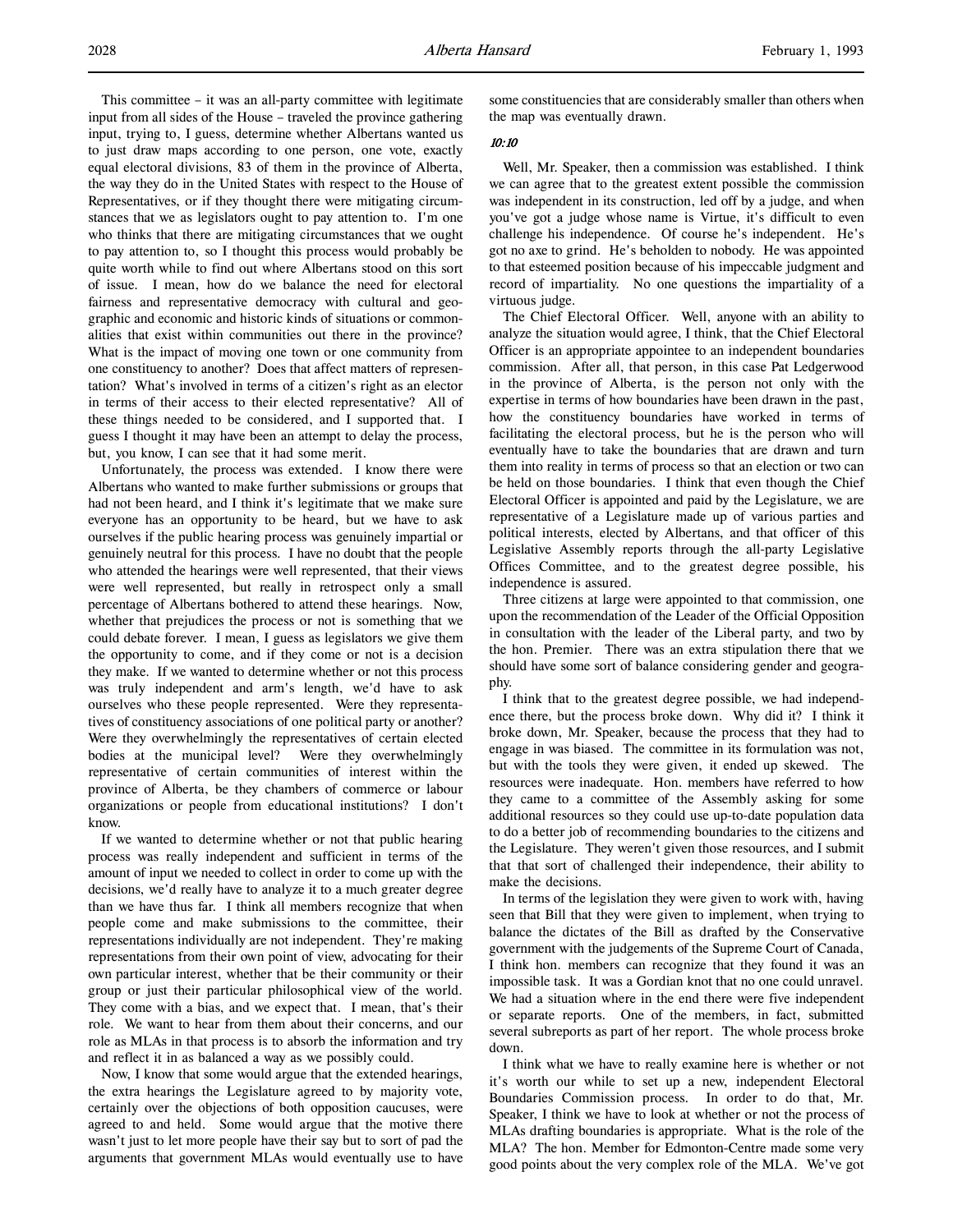an obligation to represent the people that we were sent here to represent, the people who hired us and to whom we report on our every activity, the constituents. We've got that obligation. We all belong to political parties in this Legislature. We have an obligation to try as best as possible to live up to the policies that we helped draft in our party and reflect the honour and traditions that all three parties have developed. We have an obligation to live up to our own expectations: "To thine own self be true." We don't expect any member to stand up and betray themselves or to help make decisions that they cannot in good conscience agree with.

The role of the MLA is a very challenging one indeed. If we can make decisions that do indeed reflect the majority wishes of our constituents, live up to our party's policy, and reflect our best judgment on issues, then we would be very lucky politicians indeed, because I submit we can't conform or live up to those three things all the time. Sometimes we don't know what a majority of our constituents feel on a given issue, our party policy may be unclear, and sometimes we're just left to our own devices to come up with judgments on issues.

What is the role of the MLA? I mean, surely we have a role in the legislative process here. This Bill was drafted by members of the Assembly, and we consider that inappropriate. Well, is it inappropriate for members to draft Bills? I don't think so, not in every case. We've got a responsibility to research issues. We've got a responsibility to seek input, whether that be from our colleagues, our constituents, our party, the province at large, to go to sources that are beyond the province to seek input. We've got a responsibility to try and develop consensus-based strategies in order to deal with issues in the Legislature, to decide whether or not they're best dealt with in terms of recommended expenditures, through Bills, motions, whatever, on the Order Paper.

We even have a responsibility to help draft legislation, and we all do that. I mean, we help draft Bills, submit Bills to give people an idea of what we would do if we on the opposition side were in government or what private members on the government side would do if they were given the opportunity. But we're drafting those Bills for other people; we're not drafting them for ourselves. When I draft a Bill recommending changes to the Hail and Crop Insurance Corporation Act, I'm drafting that on behalf of the farmers in the province of Alberta, who I hope will be pleased with the Bill. I'm not drafting it for myself, because I have no direct interest in the outcome of that Bill.

The same cannot be said for an electoral boundaries Bill, Bill 55. We all have a direct interest in this Bill, all 83 of us who sit in this Assembly. Even those who aspire to sit in this Legislative Assembly, who talk to us from time, have a direct interest. That's why it's inappropriate that we be involved in the drafting of that legislation. It's not appropriate in our view, Mr. Speaker, for MLAs to draw the electoral boundaries, to carve up the electoral map behind closed doors.

Although I can't engage in biblical allegory like my hon. friend from Edmonton-Centre, I can be somewhat anecdotal in my presentation, Mr. Speaker. I'd just like to talk very quickly about a story my father-in-law told me about sharing, because certainly we could be described as trying to share the electoral boundaries with each other as we draw them together. Sharing was best described to me by my father-in-law when he told me a story about two children who asked their mother, "What does it mean to share?" The mother said to the children: "Well, I have a cookie. I'm going to give it to you. Here's the knife. You cut the cookie in half and give the bigger half to your sister." The little girl looked at her mother, thought for a moment, pushed the cookie and the knife across the table, and said, "Well, how be if she shares the cookie with me?" Well, there's a lesson to be learned there, hon. member, and that is that it's impossible for us to share these things like electoral boundaries, to share constituencies in a way that would be perceived as independent and not influenced by our own desire to get re-elected or enhance our party's chances in the next election.

#### AN HON. MEMBER: You'd never do that.

## 10:20

MR. FOX: Well, hon. member, the point is that whether we do it that way or not, as long as we're perceived to be doing it that way, then the outcome is prejudiced and the people of Alberta cannot feel that they've been well served by us as their elected members in doing it.

We had the committee; we had the commission. The commission was basically a hung jury. What are we left with? We're left with an incomplete process, and time is running out. We're almost in the final year of a mandate. When has the government in the province of Alberta ever gone five years? When have they ever waited till they fall off the electoral calendar after five years? The election could come any day. Time is running out. How are we going to draft these boundaries? Well, the MLA for Taber-Warner in his down-to-earth, let's-get-to-business kind of fashion said, "Let's grab the bull by the horns" – now, that works well as long as it's not a polled Hereford that you're dealing with – and believed, I think very sincerely, that MLAs can draw the boundaries, that MLAs have a unique kind of expertise. He and I have often talked about that, and I share that opinion. MLAs have a unique expertise that they can bring to the process because we can speak as regional representatives. We don't come to the process as members of a town council or a county council or people from a particular community group. We've had the challenge of representing broad regional interests, and we have that expertise.

There was an opportunity for all parties to participate in the process, and I think we can agree that we on this side have great respect for the all-party process, Mr. Speaker. It's important that we as Members of the Legislative Assembly be involved in allparty committees, but we did not want to take part in that process. We felt that no matter how diligently we laboured as members of a committee, because of the process that we were using and the task that we were given to draw our own electoral boundaries, the outcome would be prejudiced no matter what, that there would always be a cloud of suspicion hanging over us as hon. members if we were to involve ourselves directly in this process.

I've got to say that I have every faith that the members of that committee did their very best to draw the electoral boundaries in a fair and reasonable way. I would not suggest otherwise, because I recognize in talking to hon. members on the committee from time to time and indeed other members how challenging it is to try and draw boundaries. It's an enormously complex thing. One little variation here affects this and affects that. These people don't want to be there; these people don't want to be here. This one's too big; this one's too small. It's a horrendous job. It's very difficult, and I want to acknowledge on the record that the boundaries on paper in terms of their degree of variance from the average are much more fair than they were before, that the committee members on paper statistically have done a relatively good job in terms of trying to ameliorate the imbalances in the existing boundaries where before, under the existing boundaries, 22 mainly urban ridings are 25 percent or more above the average in population, and 22 rural ridings are more than 25 percent below average in population, so 44 out of the 83 ridings are above or below 25 percent. In the proposed new configuration we now